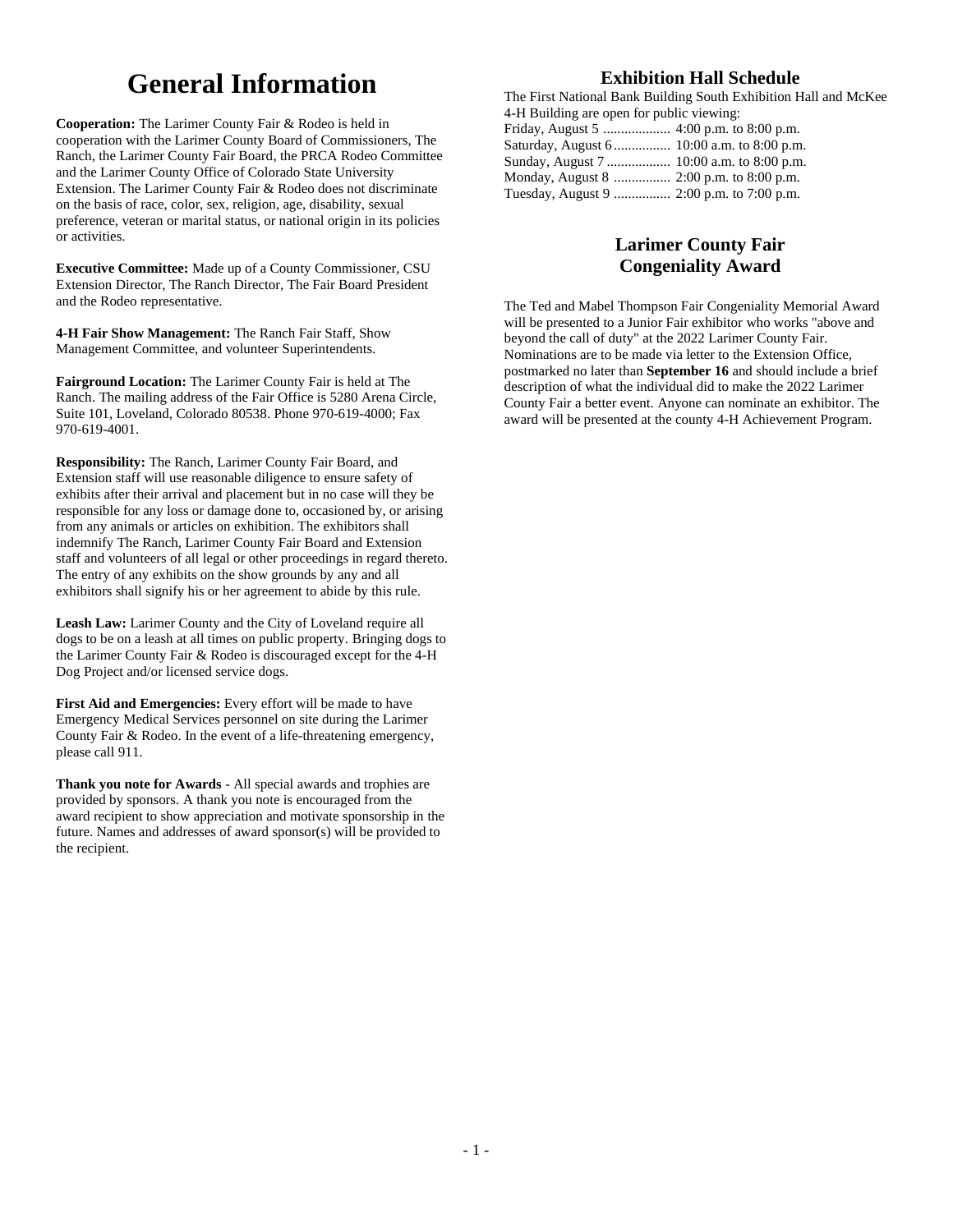# **Exhibitor General Rules and Regulations**

**1. Entries – Prior Entry is required in all departments.** Entry Pre-Registration Online [@ http://larimercountyfair.fairentry.com](http://larimercountyfair.fairentry.com/) . For questions or concerns about Fair Entry please speak with your key leader or call The Ranch at 970-619-4000.

#### **2. Late Entries** – **Fair Entry forms received after 11:59 pm July 8 are subject to a \$25 late charge per class. No late entries will be taken after 11:59 p.m. on Sunday July 10 for exhibits**

**3. Premiums and Special Awards:** Exhibitors who win a placing ribbon, i.e., Blue (1st), Red (2nd), White (3rd) receive a cash award (premium). Exhibitors may collect payment for premiums and special awards during the following times in the **Administration Office, The Ranch**.

**Wednesday, August 10:** 7:00 a.m. - 2:00 p.m. **Thursday, August 11:** 8:00 a.m. - 4:00 p.m. **Friday, August 12:** 8:00 a.m. - 12:00 noon **Award Money not collected before noon, Friday, August 12 will be forfeited. No Exceptions.**

**4. Judging** –See the judging schedule in front of Fair Book. The decision of the judges will be final. No exhibitor shall be permitted to follow the judges about while the awards are being made. No exhibitor, parent, or superintendent shall try to influence the judge, or in any way hinder the progress of judging. Any discourtesies to the superintendents, judges, or fair officials by the exhibitor, parent, or other person shall be reported to the **Superintendent or Extension staff person with responsibility for that particular class or area.**  Violators of this rule will be barred from one or more future Larimer County Fairs.

#### **Any spectator that is interfering with the judging of any event will be asked to leave the show ring area.**

**5. Release of Exhibits** – No exhibit shall be released until 7:00 a.m. Wednesday, August 10. All exhibits in the 4-H Building must be picked up between 7:00 a.m. and 10:00 a.m., Wednesday, August 10. Removal of any exhibit before the designated time will cause the forfeiture of award money. Early removal requires a written approval from the affected Department Head Superintendent or Department Extension contact person.

**6. Rule Violation –** A report of a rule violation may be communicated by any means to a member of the **Show Management Committee** or Superintendent with responsibility for that particular class or area. All reports regarding conduct or activity during the County Fair shall be made immediately. Any reports of violations of Fair rules will be promptly, impartially, and fully investigated. The identity of the individual(s) making reports of possible violations or protests and the identity of individuals against whom allegations have been made will be confidential and only revealed as is necessary to investigate the allegations and for any disciplinary hearings. A **Show Management Committee member** or Superintendent with responsibility for that particular class or area will communicate final decisions with appropriate parties.

**7. Protest –** A protest is an allegation that a specific rule of the Larimer County Fair has been violated and must be made in writing and be signed by the person making the protest (and signed by at least one adult). Such protest must set out the particular allegations in detail and state which specific Larimer County Fair rule has been violated on the Appeal Form. A protest must be accompanied by

\$100.00 for protests. Said protest fee shall be paid in cash or check and will be returned if the protest is sustained. All protests shall be submitted to the **Show Management Committee** with responsibility for that particular class or area immediately after the occasion for such protest, up to 2 hours after the decision or incident being protested. No protest of the Judge's decision will be considered.

A **Show Management Committee** has been established and will include 2 recruited Superintendents with knowledge of the issue/topic to support making an unbiased and informed decision.

A final decision will be made and communicated in writing to the protester and individual in question from the **Show Management Committee.** Any exhibitor, 4-H parent or legal guardian, or 4-H leader who violates any rule or regulation may be subject to forfeiture of all privileges, awards, and premiums and to such other penalty as agreed to by the **Show Management Committee.**

In the event that the exhibitor is not satisfied by the protest resolution, the exhibitor may appeal the protest resolution to the Fair Executive Committee. The appeal must be in writing, on an Appeal Form, and accompanied by a fee of \$100.00 in cash or check. The appeal shall plainly state the matter being appealed and shall be delivered to a member of the **Show Management Committee** with responsibility for that particular class or area within 2 hours of the protest resolution was communicated. The decision of the Fair Executive Committee is final. The fee(s) imposed above shall be refunded if the matter is resolved in favor of the person bringing the protest or appeal. The forms and policy further explain the protest and appeals procedure.

The Fair Executive Committee has the final and absolute opportunity to evaluate the appeal of review committee. Any exhibitor, 4-H parent or legal guardian, or 4-H leader who violates any rule or regulation may be subject to forfeiture of all privileges, awards, and premiums and to such other penalty as agreed to by the Executive Committee.

**8. Unsportsmanlike Conduct** – When an exhibitor, parent or leader is guilty of unsportsmanlike conduct and/or inhumane/unethical treatment of an animal, the privilege of that person to participate in future Larimer County Fairs may be revoked.

#### **9. Alcohol/Drug Restrictions:**

a. Pursuant to Colorado Statute  $12-47-901(1)(h)(I)$ , it is illegal to bring any outside alcoholic beverages onto the Larimer County Fairgrounds and Events Complex, including parking lots and camping areas.

b. Alcoholic beverages not purchased on the premises will be confiscated immediately and may result in fines and/or ejection of parties with alcohol from the premises.

c. Alcohol use is discouraged as it violates the 4-H Youth Development Program philosophy.

d. The use of Marijuana/CBD or other illegal drugs is strictly prohibited.

e. The use of Marijuana or CBD in any display, food item, or exhibit is prohibited. Exhibits with such use will be disqualified and exhibitor may barred from showing at fair.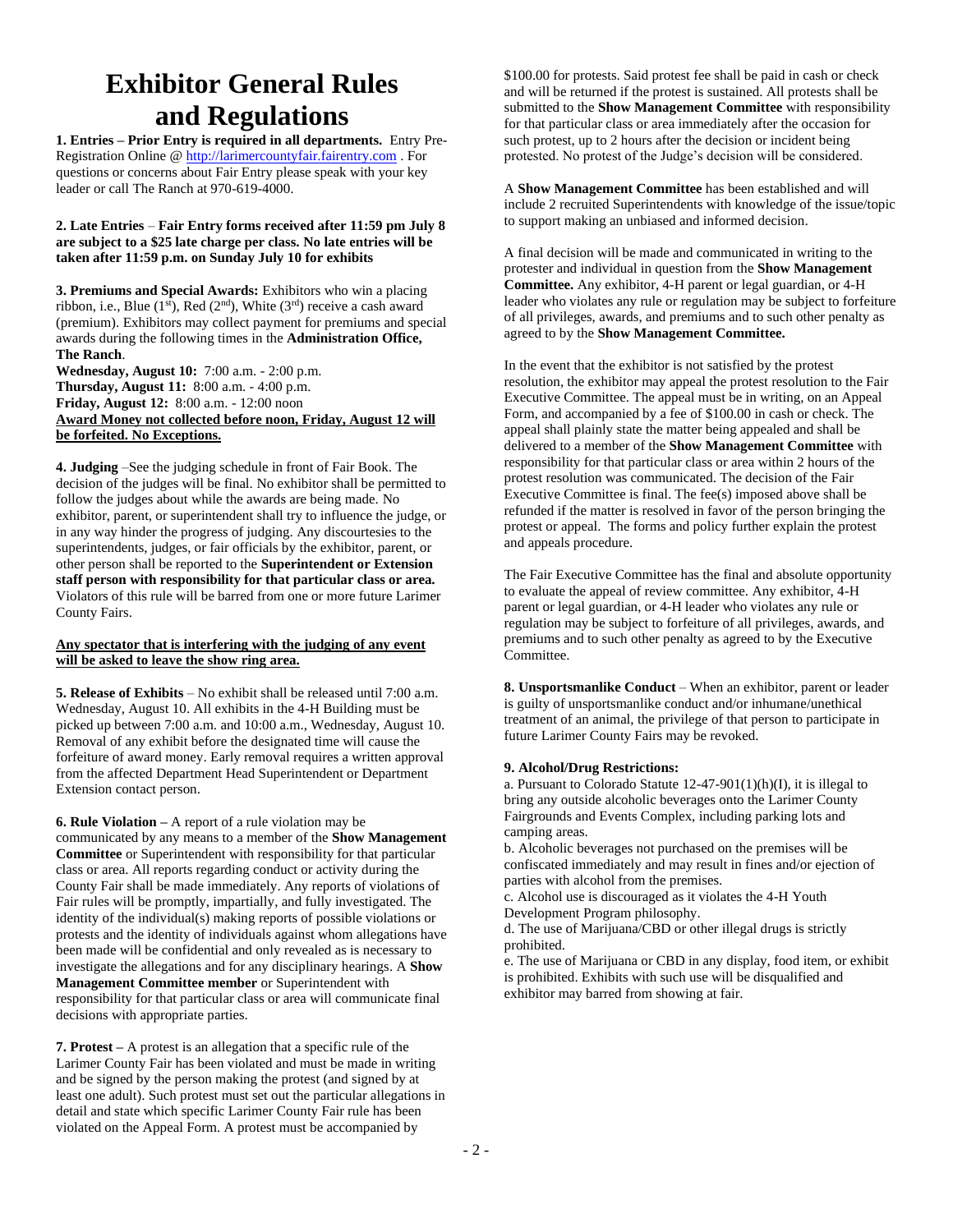# **4-H Rules & Regulations**

**1. Eligibility:** Only members in good standing regularly and actively enrolled in the Larimer County 4-H program who have carried out and completed all required project work to date, are eligible to exhibit and show in the 4-H fair classes. **(**Members must have passed their 8th birthday but not their 19th birthday on December 31, 2020. 4-H exhibitors must be enrolled in the project in which they are exhibiting. 4-H Cloverbuds must have passed their 5th birthday on December 31, 2020.

**2. Prior Entry:** Prior entry is required in all 4-H departments. See section 1 under Exhibitor General Rules and Regulations above.

**3. Fees:** \$1.00 health inspection fee for horses, beef cattle, dairy cattle, goats, sheep, swine, and dogs must accompany the entry form(s). Other fees are noted on the entry form.

**4. Code of Conduct:** The Larimer County Fair and Rodeo is a family event environment. Patron behavior is expected to be consistent with this family atmosphere. Any violations of rules at The Ranch, local ordinances, or State Statutes may result in eviction from the facility and/or the filing of criminal charges. All 4-H members, parents and leaders must abide by the Colorado 4-H Code of Conduct.

## **Colorado 4-H Code of Conduct**

**4-H Members, Leaders, Parents, and other Adults participating in 4-H Programs will:**

- **1. Adhere to program rules, curfews, dress codes, policies, and rules of the facility being used.**
- **2. Conduct themselves in a courteous, respectful manner, use appropriate language, exhibit good sportsmanship, and act as positive role models.**
- **3. Abstain from illegal behaviors, use of alcohol, marijuana, illegal or illicit drugs, and tobacco including e-cigarettes and vaping device during 4-H events and activities.**
- **4. Fully participate in scheduled activities.**
- **5. Respect others property and privacy rights.**
- **6. Respect the rights and authority of parents, leaders and Extension Agents.**
- **7. Abstain from abuse (physical and/or verbal) and harassment.**
- **8. Accept personal responsibility for behavior including any financial damage.**
- **9. Be responsible for any financial damage caused by inappropriate behavior.**
- **10. Adhere to principles and rules of safety.**

**Consequences for violating any part of this code of conduct may include, but are not limited to: removal from participation in the event in which the code of conduct has been violated (at the individual's expense); sanctions on participating in future 4-H** 

**events; forfeiture of financial support for the event; removal from offices held, etc.**

**Behavior outside of 4-H activities can affect "member in good standing" or "volunteer in good standing" status.**

**It is the responsibility of all program participants to reinforce the code of conduct and intervene, when necessary, to enforce the rules.**

## **Colorado 4-H Dress Code**

The following dress code has been developed for 4-H members and leaders to exhibit their best appearance during any 4-H events or activities. If you choose to dress inappropriately, you will be asked to change. Planning ahead will save you the inconvenience of changing your attire during the 4-H event or activity and ensure that you contribute to a pleasant 4-H atmosphere.

Please be advised that the following dress code will be enforced for all 4-H members attending 4-H events and activities.

- Clothing: All clothing shall be neat, clean, acceptable in repair and appearance, and shall be worn within the bounds of decency and good taste as appropriate for 4-H events and activities.
- Articles of clothing which display profanity, products, or slogans which promote tobacco, alcohol, drugs, sex or are in any other way distracting, are prohibited.
- Excessively baggy or tight clothing which advertises gang symbols or affiliation is prohibited.
- Items of clothing which expose bare midriffs, bare chests, undergarments, or that are transparent (see-through) are prohibited. Tank tops with straps wider than one inch are permitted. Please be advised that spaghetti straps, shirts which expose a bare back, halter tops, and tube tops are prohibited.
- Shorts must be mid-thigh length. No cut-off shorts or short shorts allowed.
- Hats need to be removed for meetings, workshops, meals, and other times when asked to remove them.
- Shoes must be worn at all times deemed appropriate.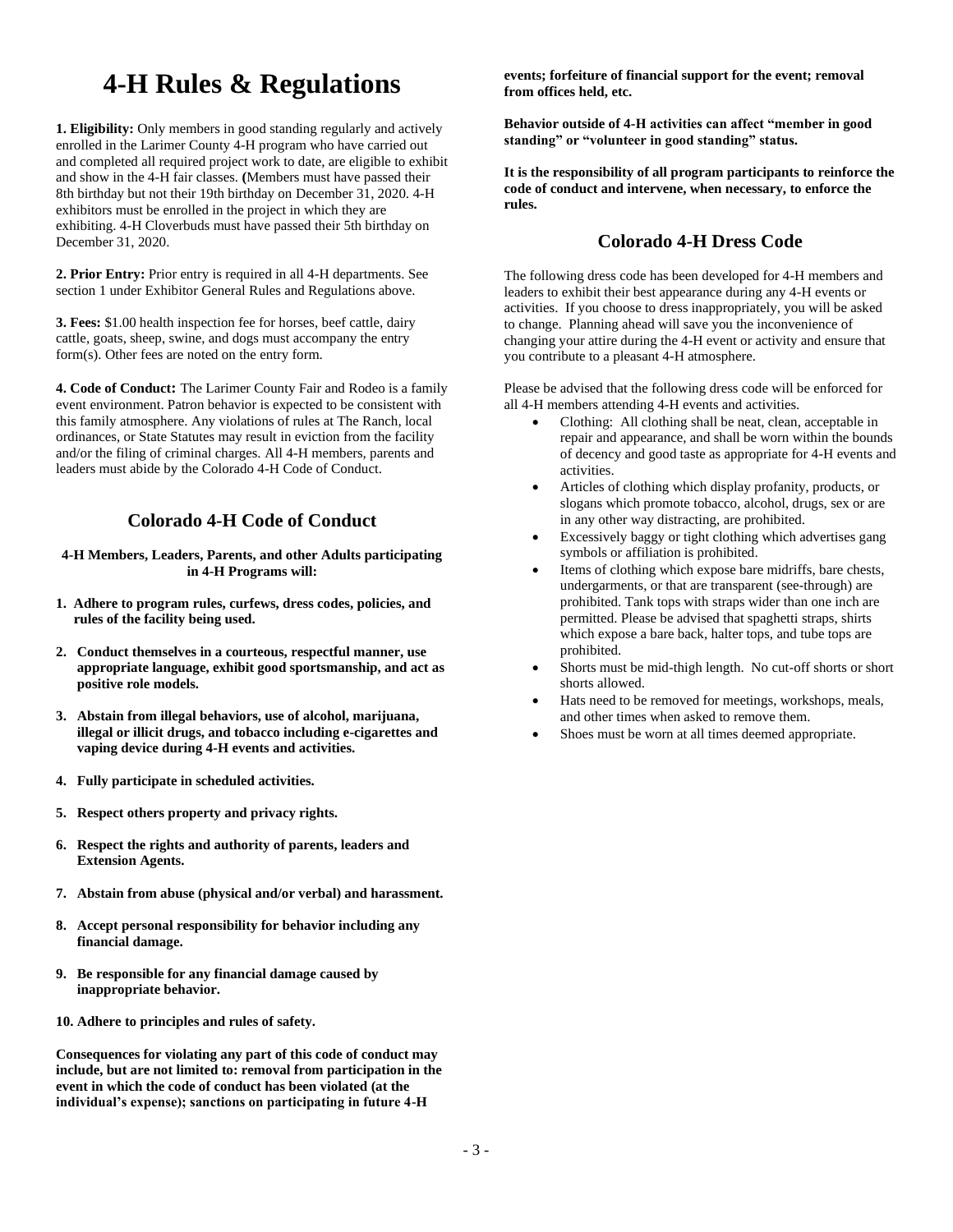## **Dogs**

Co-Superintendents – Anna Parrish & Cheryl Brown Extension Contact – Katie Daywalker

#### **Show Schedule**

| Dog Show Set Up                                           |  |
|-----------------------------------------------------------|--|
|                                                           |  |
| 4-H Early Dog Show Vet Check and Show Check-In            |  |
|                                                           |  |
| <b>4-H Dog Dress-A-Pup Contest and Games</b>              |  |
|                                                           |  |
| 4-H Dog Show Vet Check and Check-In                       |  |
|                                                           |  |
| Dog Showmanship Written Test                              |  |
|                                                           |  |
| 4-H Dog Showmanship Classes followed by Obedience & Rally |  |
|                                                           |  |
| 4-H Dog Agility Set-Up                                    |  |
|                                                           |  |
| 4-H Dog Agility Vet Check & Check-In                      |  |
|                                                           |  |
| <b>4-H Dog Agility Show</b>                               |  |
|                                                           |  |
| <b>4-H Dog Awards Ceremony</b>                            |  |

#### **Requirements**

1. Members must be enrolled in the 4-H Dog Project. Dogs entered must have been a part of the project since March 15, 2022, or earlier. The member must own or lease his/her dog individually or in partnership with parent or guardian during the complete duration of the project. An exhibitor may show only one dog per class **in Obedience & Showmanship. No leased dogs will be allowed to show at State Fair.**

2. All Dog 4-H exhibitors are required to have a Dog Identification Certificate in the 4honline system for each dog they plan to show at the 2022 Larimer County Fair by May 1. Exhibitors are not required to show all dogs that they ID.

3. Prior Entry is required for all classes, including obedience and showmanship. A copy of the dog's current (through September 1, 2022) rabies vaccination information SHOULD be on file with each Dog ID. **Vaccination certificates should accompany dog at check in at County Fair Dog Show. All dogs, including puppies, must be vaccinated for Rabies, Canine Distemper and Parvovirus to show at the County Fair and the Colorado State Fair. Bordetella is strongly encouraged but not required.**

**4. Proof of Rabies vaccination must come from a licensed veterinarian, or the dog is not legally considered vaccinated. If the member's dog receives Rabies immunizations which are given by anyone who is not a Colorado State licensed veterinarian, these immunizations will not be recognized by law should the dog bite someone.**

**5. Hybrid Dogs (wolf/coyote) will not be allowed to enter the Larimer County Fair 4-H Dog Show.**

6. All Dog 4-H exhibitors are required to present their up-to-date record book at Fair check-in time, or they will not be allowed to show. (Please bring a hard copy of your record book.) Books are available at the following website:

<https://larimer.extension.colostate.edu/4-h-home/4-h-projects/>

**Also, please review the e-record link on the website for the specifics regarding what is considered up to date for Fair checkin purposes.** If records are not up to date, the animal can't be shown at the 2022 Fair.

**7. All dogs must be on a 6' or less, non-retractable leash when on the Fairgrounds except during judging.**

8. **All exhibitors will be responsible for clean-up after their dogs.**  Failure to do so can be a basis for dismissal from the County Fair Dog Show and/or forfeiture of any placing.

9. **Females in season,** obviously pregnant or lactating will **not** be allowed to compete in any classes at the County Fair.

10. It will be the **Judge's responsibility** to determine if a dog is unsound. A lame dog may be asked to leave the ring.

#### **Larimer County 4-H Dog Show officials can and will dismiss any entrant or his/her family from the show for any mistreatment of dogs entered in this show.**

11. Any negative behavior on the part of the exhibitor, family members or leaders will result in disqualification and awards forfeited.

12. Any question as to the rules or the judging of a class, adult family members or leaders must approach the **Show Official** and not the judge. The **Show Official** will then take the question to the judge if warranted. **The Judge's decision is final.**

13. Dogs which are deemed to be a danger to people or other dogs can and will be removed from the show and all classes forfeited. This will be determined by the Superintendent.

14. Judging will be held **Saturday, July 23 & Sunday July 24.** Check-in, including a **Vet Check** will be from **7:00 – 8:15 a.m.** on Saturday in the **North Exhibition Hall**, First National Bank Building on the Fairgrounds. The Showmanship Written Test will be given to all members **8:30 am** on Saturday, July 23. Showmanship and starts at **9:00 a.m.** on Saturday, July 23, followed by Obedience and Rally. Check-in, including a **Vet Check (all dogs)** will be from **12:00 p.m. – 12:45 p.m. on Sunday in the entry to the MAC Indoor Arena, on the Fairgrounds.** Agility starts at **1:00 p.m.** on Sunday, July 25. **Please be on time, vets will not be available after designated times.**

15. Larimer County Dog Show Dress Code - This dress code is to be followed by all Junior, Intermediate and Senior 4-H members, as well as adult leaders. Deviations from the dress code will result in a request to change. This dress code is not subject to personal interpretation. Appropriate dress consists of:

- Clothes are clean in good repair, free of holes, tears, or slashes.
- Clothes are free from violent or drug related material, or anything that alludes to violations of the 4-H Code of Conduct.
- Shorts must be mid-thigh length. No cut-off shorts allowed.
- All items designated as underwear are kept under cover.
- No halter-tops, tube tops, or top that expose undergarments.
- No pants or shorts that expose undergarments.
- No spaghetti straps on shirts or dresses, with the exception of formal attire, or when under suit jackets. If the suit jacket is removed, the shirt must be covered by another means.
- No see-through garments or muscle shirts.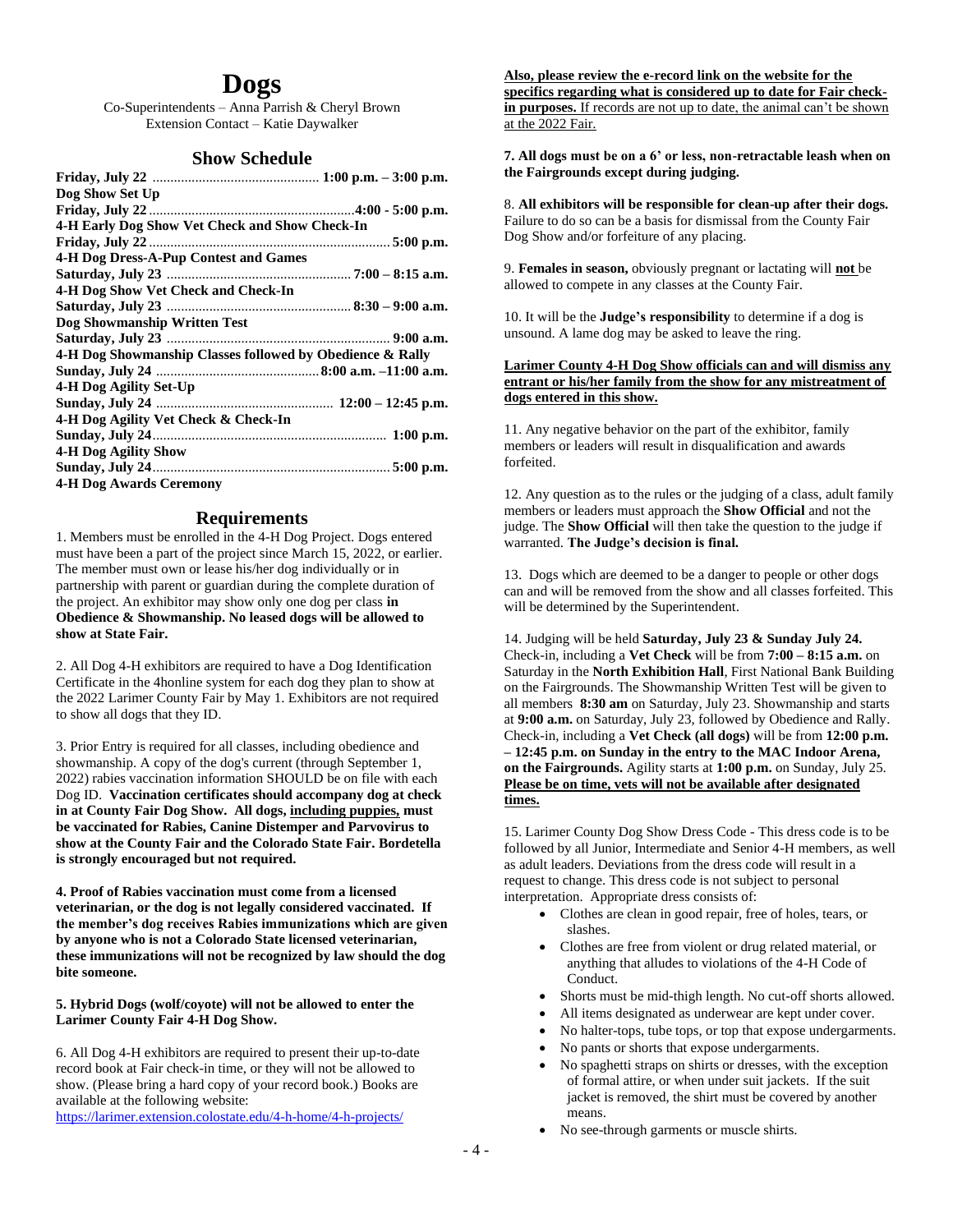- Shoes must be worn at all times. Proper foot attire for dog showing are shoes which are closed-toed. No flip flops, sandals, or other open-toed shoes will be allowed in the show ring for any class.
- **No pajamas during the show.**
- Appropriate clothing must be worn in all dog show classes, including Obedience and Rally.
- The members will be given 5 minutes to change into an appropriate outfit if the Judge or Show Official deems their clothing inappropriate.
- If the clothing has been deemed inappropriate by a Judge or Show Official, the member can be denied the opportunity to show their dog until the clothing has been changed.
- It is always a good idea to have another person observe you before you go into the ring making sure that the clothing you are wearing is appropriate when bending, stooping or kneeling while showing your dog. If it is not, it is advisable to change clothes.

16. Exhibitors will be assigned armband numbers that can be picked up the day of the show. Armband numbers will be the same for Saturday and Sunday events.

#### **17. No set up will be allowed anywhere near the show rings. Spectators must stay at least ten feet from the ring.**

18. If a dog has failed an exercise, it will not ordinarily be re-judged unless the judge feels the dog's performance was prejudiced by peculiar and unusual conditions. In such a case, the judge may wish to re-judge the dog only on the portion of the exercise in which the unusual condition occurred.

19. Any dog that has been shown (by another handler) in obedience (4-H or other) is **ineligible** for the Beginner Novice A Class, even if the current exhibitor is a first year member. The progress the dog has made determines the class in which it should be entered.

#### **20. After once earning a qualifying score in competition as a 4-H project dog in Obedience or Rally at the State Fair, that same dog is no longer eligible for exhibition in that same division at any following State Fair except Obedience: Grad Novice, Open Grad, Open, and Utility classes; Rally Advanced-Excellent.**

21. AKC Obedience regulations will apply where possible. AKC registration of dogs is not required. AKC Obedience Regulations are available from: AKC Order Desk, 5580 Centerview Drive, Raleigh NC 27606-3390 (first copy free) or online a[t www.AKC.org](http://www.akc.org/)

**22. Youth need to stay in their dress clothes for showmanship until runoffs are announced. In all classes, runoffs will be announced three times in five minutes. If the youth is not present after his time, his/her runoff chances will be forfeited.**

**23. The Dog Show Management has the right to combine classes.**

#### **24. Show Management will have final decision authority.**

#### 25. **Awards**:

A. Individual Class Awards will be presented at the end of each class on Saturday. All Overall Awards and Agility Awards will be presented at the end of the show on Sunday.

B. Points will be totaled on the following basis for determining placing awards, plus the Champion and Reserve awards. (1) Class Obedience Score .......................................... Maximum 200 (2) Showmanship Score............................................... Maximum 200 C. Criteria for Ribbon Awards

**Obedience** – Ribbons will be awarded to each exhibitor in the Beginner Novice Class through the Utility Class on the following basis:

(1) Blue: 170 or more points earned. The top five blue ribbon winners will be ranked.

(2) Red: 140 to 169 points. No ranking of ribbon winners.

(3) White: 139 or fewer points. No ranking of ribbon winners. **Showmanship** – Ribbons will be awarded to each exhibitor on the

following basis:

(1) Blue: 170 to 200 points

(2) Red: 140 to 169 points

(3) White: 139 or fewer points

**Rally –** Ribbons will be awarded to each exhibitor on the following basis:

(1) Blue  $-70$  to 100 points

 $(2)$  Red – 60 to 69 points

(3) White  $-59$  or fewer points

**Agility** – Ribbons will be awarded to each exhibitor on the following basis:

(1) Blue Award - **70 to 100 points**

(2) Red Award - **60 to 69 points**

(30 White Award – **59 or fewer points**

D. Champions will be selected from the Blue Ribbon group in each class.

E. **Overall Handler Champion and Reserve Champion -** Selection will be determined by Showmanship, Obedience, Rally, and Agility scores for a single handler (scores do not have to be with the same dog across all four disciplines). Members are eligible to win this award one time per 4-H age group (Junior, Intermediate, Senior).

F. **Overall Dog Champion and Reserve Champion** will be determined by total scores from Showmanship, Obedience, Rally and Agility for the same dog/handler team. Members are eligible to win this award one time per 4-H age group (Junior, Intermediate, Senior)

G. **Special Effort Total Dog award(s)** will be given at the end of the show to deserving handler/dog team. Nominations will be accepted throughout the year.

**26. Colorado State Fair Dog Show – Obedience Classes and Intermediate Rally, Advanced Rally, Excellent, Masters and Team Rally Classes** will be held on **Saturday, August 20** at the Colorado State Fair Events Center, Pueblo, starting at 7:30 – 8:30 a.m. with check-in of exhibitors and their dogs. **Judging will begin as soon as check-in is complete. Showmanship and Novice Rally Classes** will be held on **Sunday, August 21** at the Colorado State Fair Events Center, Pueblo, starting at 7:30 – 8:30 a.m., with check-in of exhibitors and their dogs. Exhibitors must enter State Fair in the same class in which they qualified at the county level. **Qualifying scores are 170 and above in obedience and in showmanship.** Eligible exhibitors will be notified at the Larimer County Dog Show. Eligible exhibitors must register and turn in entry fee for State Fair, to Extension Staff by the end of the Dog Trials on **Sunday, July 24.**

**27. Please read all the General Information and Rules, Exhibitor Rules and 4-H Livestock Division Rules starting on page 1 of the Fair Book.**

**Premiums will be: Blue – \$3.00; Red – \$2.00; White – \$1.00**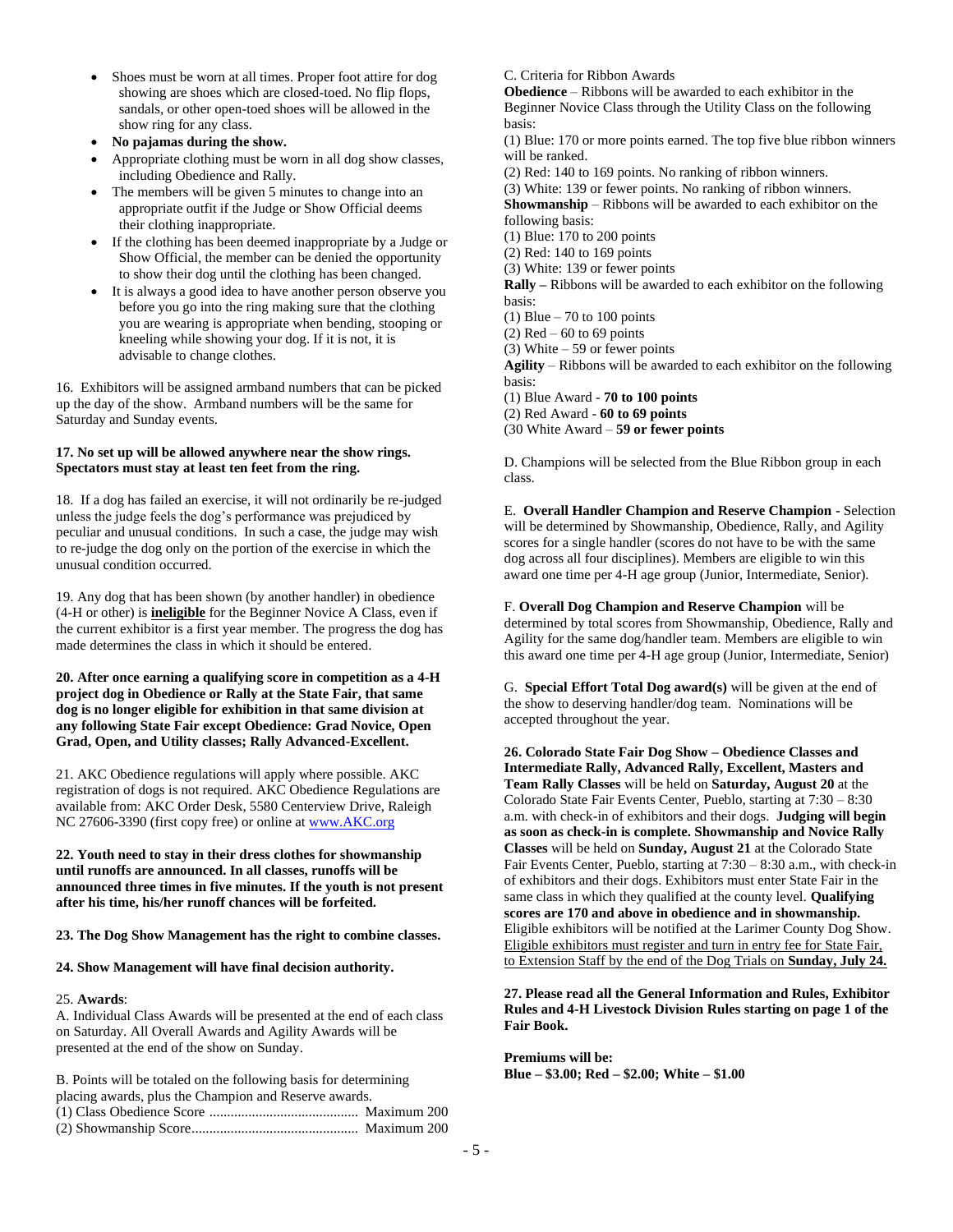## **Dog Showmanship**

1. **Prior Entry is Required**. Ages figured as of December 31, 2021.

2. Showmanship is limited to one dog per exhibitor (may be different dog than obedience).

3. Small dogs may be examined on a table for showmanship at the discretion of the Judge.

#### **4. The showmanship contest will be judged in the following manner: Dog Showmanship (Scoring)**

**6.** A Qualifying Score will be 170 points out of the possible 200 points.

**Please review the Colorado State 4-H Dog Level Progression Chart for clarification on class progression. <http://co4h.colostate.edu/programareas/state-fair-information>**

## **Junior Novice Showmanship**

### **Class**

**500.** ........................................................ Junior Novice Showmanship **This class is for members 8 – 10 years and their dogs in their first year of the project.** 

## **Junior Open Showmanship**

## **Class**

**501.** .......................................................... Junior Open Showmanship **This class is for members 8 – 10 years and their dogs with previous experience in Showmanship.**

#### **Intermediate Novice Showmanship**

**Class**

**502.** ............................................. Intermediate Novice Showmanship **This class is for members 11 – 13 years and their dogs in their first year of the project.**

#### **Intermediate Open Showmanship**

#### **Class**

**503.** ................................................ Intermediate Open Showmanship **This class is for members 11 – 13 years and their dogs with previous experience in Showmanship.**

#### **Intermediate Advanced Showmanship**

**Class**

**Class**

**Class**

**504.** ..................................... **Intermediate Advanced Showmanship** This class is for any member who has placed  $1<sup>st</sup> - 10<sup>th</sup>$  at a **previous State Dog Trial Intermediate Open Showmanship. If the youth who has shown in the Intermediate Advanced Class gets a new dog, they have the choice to either continue showing Advanced Class or move back to Open. The member must then qualify the new dog to move up to Advanced.**

#### **Senior Novice Showmanship**

| <b>Class</b>                                                       |  |
|--------------------------------------------------------------------|--|
|                                                                    |  |
| This class is for members $14 - 18$ years of age and their dogs in |  |
| their first year of the project.                                   |  |

## **Senior Open Showmanship**

| UIASS.                                                               |  |
|----------------------------------------------------------------------|--|
|                                                                      |  |
| This class is for members $14 - 18$ years of age and their dogs with |  |
| previous experience in Showmanship.                                  |  |

#### **Senior Advanced Showmanship**

**507.** ................................................ **Senior Advanced Showmanship This class is for members who are 14 – 18 years of age who has placed 1st – 10th at a previous State Dog Trial Senior Open Showmanship. If the youth who has shown in the Senior Advanced Class gets a new dog, they have the choice to either continue showing Advanced Class or move back to Open. The member must then qualify the new dog to move up to Advanced.**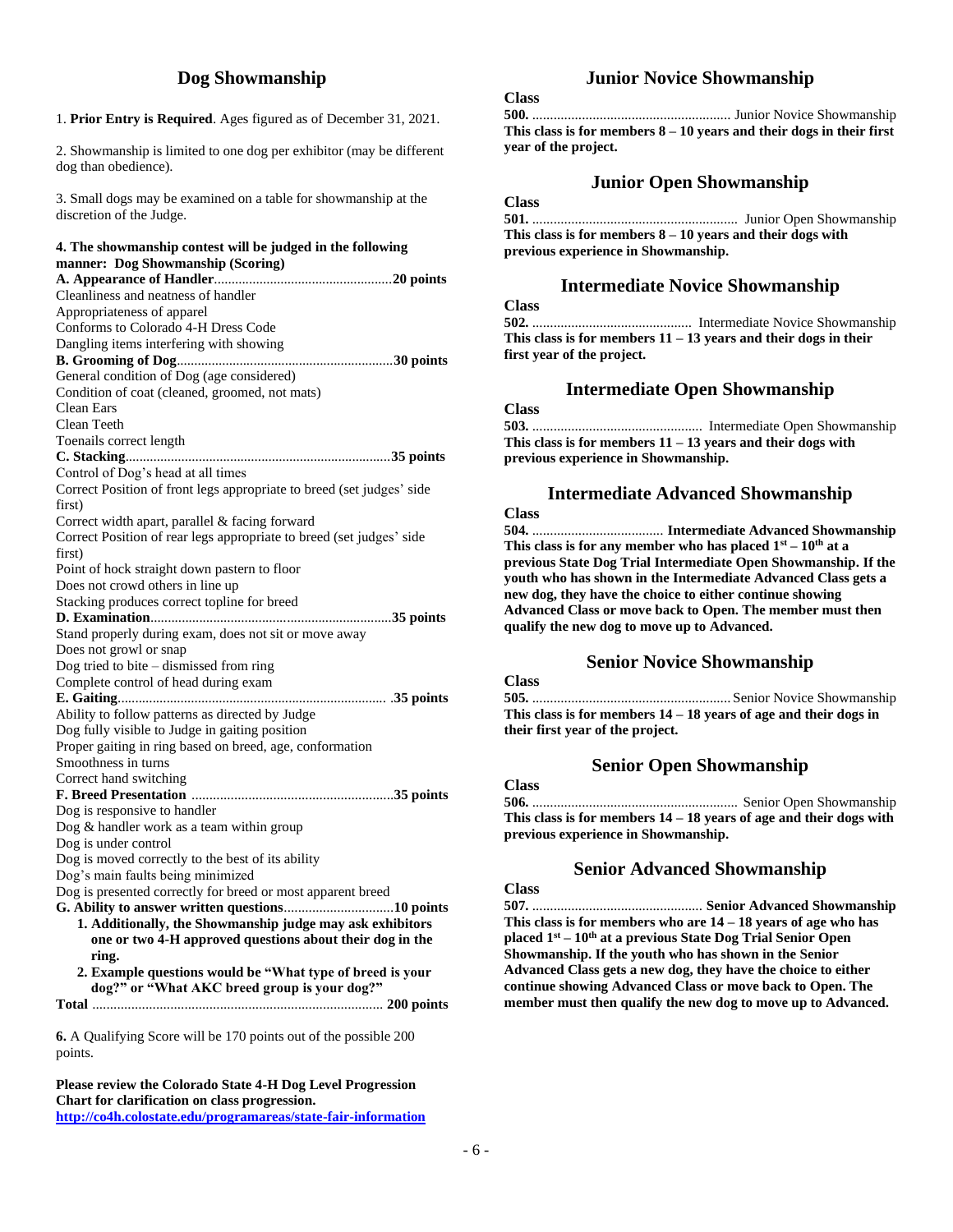#### **Master Showmanship Class**

| M.<br>۰,<br>۰, |  |
|----------------|--|
|                |  |

**508.** ............................................................. **Master Showman Class** This class is for Intermediate and Senior Grand Champion and Reserve Grand Champion Showmen from any previous State 4-H

Dog Trial. If the youth is in the Intermediate age group, when they become a

Senior (at age 14) they can either stay in the Master Showman Class or move to the Senior Advanced Class only.

If the youth who has shown in Master Showman in past years should get a new dog, they may choose to either stay in the Master Showman Class or enter Advanced class in whichever age division they belong in (Intermediate or Senior).

Once a youth has won Grand Champion Master Showman, they are required to show in Master Showman for their remaining years as a 4-H member with the same dog they won Grand Champion.

| Champion Junior Novice Showman  Trophy/Rosette               |                |
|--------------------------------------------------------------|----------------|
| Reserve Champion Junior Novice Showman  Trophy/Rosette       |                |
|                                                              |                |
| Reserve Champion Junior Open Showman  Trophy/Rosette         |                |
| Champion Intermediate Novice Showman  Trophy/Rosette         |                |
| Reserve Champion Intermediate Novice Showman  Trophy/Rosette |                |
| Champion Intermediate Open Showman                           | Trophy/Rosette |
|                                                              | Trophy/Rosette |
| Champion Intermediate Advanced Showman                       | Trophy/Rosette |
| Reserve Champion Intermediate Advanced                       | Trophy/Rosette |
|                                                              | Trophy/Rosette |
| Reserve Champion Senior Novice Showman                       | Trophy/Rosette |
|                                                              | Trophy/Rosette |
|                                                              | Trophy/Rosette |
| Champion Senior Advanced Showman                             | Trophy/Rosette |
| Reserve Champion Senior Advanced Showman                     | Trophy/Rosette |
|                                                              |                |
|                                                              |                |

## **Dog Obedience**

1. In all classes, **except Puppy Class,** 10 points will be deducted in the obedience classes for the following: strong correction, disciplining, fouling the ring, excessive barking, leaving the ring, rules violation or showing fear. **In all Obedience classes, fouling the ring will be a 15 point deduction. The member will be allowed to finish their run.**

2. Handlers entered in B classes will be judged at a higher skill level (handler errors) than handlers entered in A classes.

3. Allowed collars in Obedience classes include: Flat or rolled leather with buckle or snap closure. Flat or rolled nylon collars with buckle or snap closure. Metal choke chain. No halties, gentle leaders, harnesses, pinch collars, or prong collars will be allowed in the show ring. Collars and leads must be 2 separate pieces. Slip leads are not allowed.

4. The length of your obedience leash should be 6 feet for all Beginner Novice **and Novice** classes but may be shorter for all other classes. No retractable leashes allowed.

5. No dog tags can be on the dog when showing in the ring. This includes name tags, rabies tags, or anything else that hangs from the dog's collar. It is very important that your dog wear tags at all times, except when in the show ring.

**6.** Exhibitors qualifying in an Obedience class at County Level regardless of if they attend State 4-H Dog Trials, are strongly recommended to move to the next appropriate class the following year (see State Class Progressions Chart).

**7.** Exhibitors may choose to enroll in a higher Obedience class than what is directed by the Dog Level Progression Chart with the approval of the County Dog Show Official**.**

## **Puppy Class**

Puppy classes will be for puppies which are not ready for regular obedience classes. Handlers are encouraged to use a reward system of food treats or toys in the ring to reward the puppy during and after each exercise. Double commands (or more) will be allowed. This will be a NO SCORE CLASS. The score sheet will consist of Excellent, Good or Needs Improvement.

#### **This class is available at the County Level but is not available at the State 4-H Dog Trials.**

#### **Class**

- **509.** Puppy Class
- A. Loose Lead Walking
- B. Sit for Exam
- C. Recall
- D. Down Stay
- E. Serpentine Walking

Each Participant will receive a special ribbon.

## **Beginner Novice A**

This class is ONLY open to handlers and their dog in their first year of dog project work; **Refer to General Dog Rule # 19.** Performed on leash; 6-foot required.

**Members cannot show in Beginner Novice A for more than one year.** Dogs that receive a qualifying score in Beginner Novice A (BNA) are eligible to compete in Beginner Novice B (BNB) the following year at State 4-H Dog Trials.

### **Class**

**510.** A dog entered in the Beginner Novice A class must perform on leash the following exercises: (6-foot lead required) A. Heel on Leash .................................................................. 40 points

## **Beginner Novice B**

This class is ONLY open to second year project members with the same dog and must be the same youth and dog team that showed the previous year in Beginner-Novice A. 6-foot lead required. **Exhibitor and Dog teams may stay in this class until they receive a qualifying score at County Level or State 4-H Dog Trials.**

#### **Class**

| <b>511.</b> A dog entered in the Beginner-Novice-B class must perform on |  |
|--------------------------------------------------------------------------|--|
| leash the following exercises: (6-foot lead required)                    |  |
|                                                                          |  |
|                                                                          |  |
|                                                                          |  |
|                                                                          |  |
|                                                                          |  |
|                                                                          |  |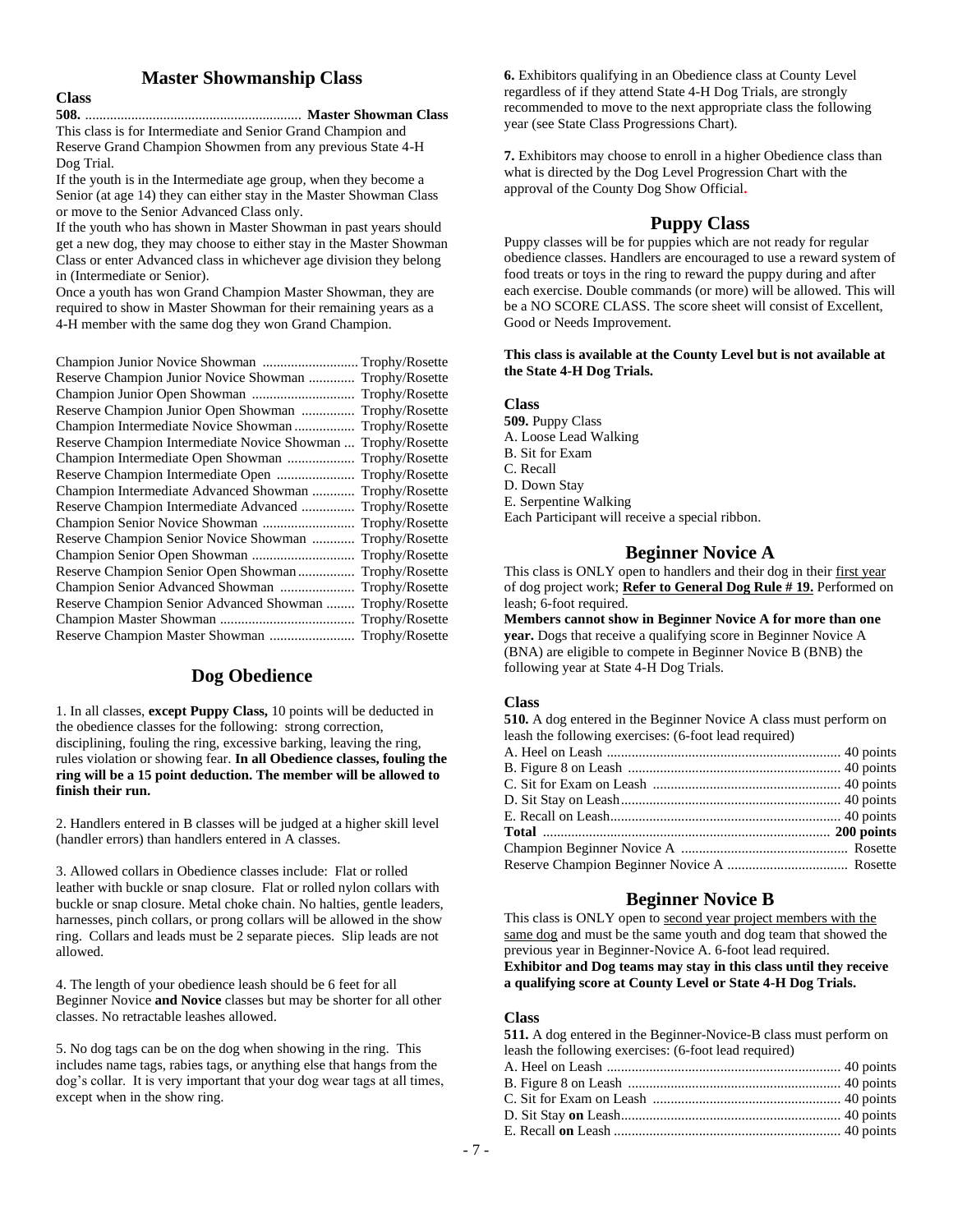## **Beginner Novice C – 1 st Year**

This class is open to experienced handlers with a first year dog only or a dog with previous experience working with a new 4-H member. Performed on leash; 6-foot lead required. **Members cannot show in Beginner Novice C – 1 st Year for more than one year.** ALL Beginner Novice C-1 (BNC-1) exhibitors can move with the same dog to the Beginner Novice C-2 (BNC-2) class in their 2nd year.

#### **Class**

| <b>512.</b> A dog entered in the Beginner Novice $C - 1$ <sup>st</sup> Year class must |  |
|----------------------------------------------------------------------------------------|--|
| perform on leash the following exercises: (6-foot lead required)                       |  |
|                                                                                        |  |
|                                                                                        |  |
|                                                                                        |  |
|                                                                                        |  |
|                                                                                        |  |
|                                                                                        |  |
|                                                                                        |  |
|                                                                                        |  |

## **Beginner Novice C – 2 nd Year**

This class is open to only those in the second year of Beginner Novice C training and must be the same youth and dog team that showed the previous year in Beginner Novice  $C - 2<sup>nd</sup>$  Year. 6-foot lead required. Exhibitor and Dog teams may stay in this class until they receive a qualifying score at County Level or State 4-H Dog Trials.

#### **Class**

| <b>513.</b> A dog entered in the Beginner Novice $C - 2nd$ Year class must                                                                                                                                                                                                                                  |  |
|-------------------------------------------------------------------------------------------------------------------------------------------------------------------------------------------------------------------------------------------------------------------------------------------------------------|--|
| perform on leash the following exercises: (6-foot lead required)                                                                                                                                                                                                                                            |  |
|                                                                                                                                                                                                                                                                                                             |  |
|                                                                                                                                                                                                                                                                                                             |  |
|                                                                                                                                                                                                                                                                                                             |  |
|                                                                                                                                                                                                                                                                                                             |  |
|                                                                                                                                                                                                                                                                                                             |  |
|                                                                                                                                                                                                                                                                                                             |  |
|                                                                                                                                                                                                                                                                                                             |  |
|                                                                                                                                                                                                                                                                                                             |  |
|                                                                                                                                                                                                                                                                                                             |  |
| $\mathbf{D}$ . $\mathbf{M}$ . $\mathbf{L}$ . $\mathbf{D}$ . $\mathbf{L}$ . $\mathbf{L}$ . $\mathbf{L}$ . $\mathbf{L}$ . $\mathbf{L}$ . $\mathbf{L}$ . $\mathbf{L}$ . $\mathbf{L}$ . $\mathbf{L}$ . $\mathbf{L}$ . $\mathbf{L}$ . $\mathbf{L}$ . $\mathbf{L}$ . $\mathbf{L}$ . $\mathbf{L}$ . $\mathbf{L}$ . |  |

**Beginner Novice Division Champion**……………………..…Plaque **Beginner Novice Division Reserve Champion**…………...…Plaque

#### **Novice A**

This class is open to members with no prior experience in Novice Dog Training. **Members cannot show in Novice A for more than one year.**

#### **Class**

**514.** A dog entered in Novice A class must perform the following exercises:

## **Novice B**

This class is open to experienced members in their second year or above who have never received a qualifying score at a previous State Fair in this class.

#### **Class**

**515.** A dog entered in Novice B class must perform the following exercises:

## **Pre-Graduate Novice A**

This class is open to members with no prior experience in Pre-Graduate Novice Dog Training. **Members cannot show in Pre-Graduate Novice A for more than one year.**

#### **Class**

**516.** A dog entered in the Pre-Graduate Novice A class must perform the following exercises:

| (3 minutes)                                     |  |
|-------------------------------------------------|--|
|                                                 |  |
|                                                 |  |
| Reserve Champion Pre-Graduate Novice A  Rosette |  |

## **Pre-Graduate Novice B**

This class is open to experienced members in their second year or above of Pre-Graduate Novice Dog Training. Exhibitor and Dog teams may stay in this class until they receive a qualifying score at County Level or State 4-H Dog Trials.

#### **Class**

**517.** A dog entered in the Pre-Graduate Novice B class must perform the following exercises:

| (3 minutes; handler out of sight of dog) |  |
|------------------------------------------|--|
|                                          |  |
|                                          |  |
|                                          |  |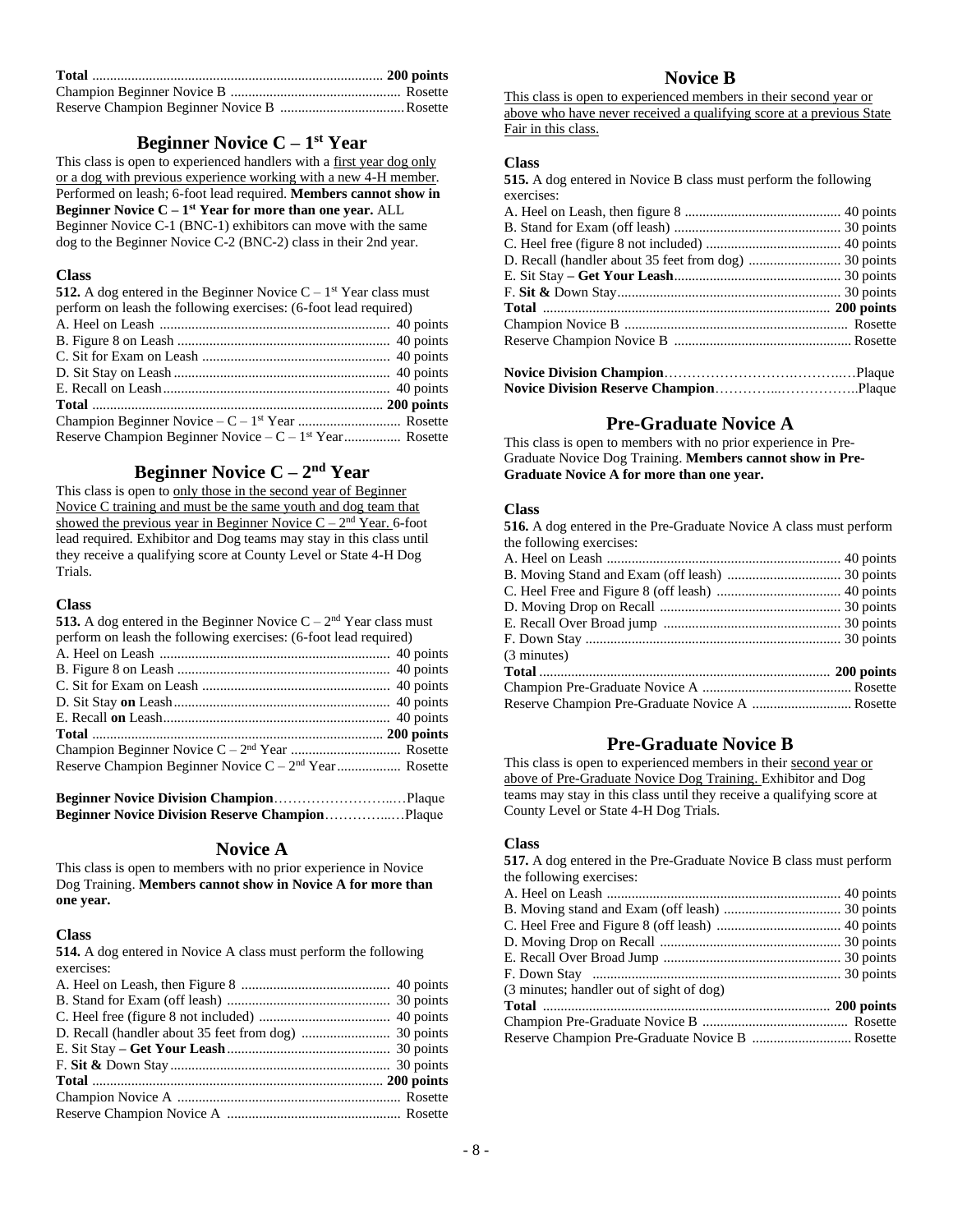## **Graduate Novice A**

This class is open to members in their first year of Graduate Novice training. **Members cannot show in Graduate Novice A for more than one year.**

#### **Class**

**518.** All exercises in accordance to AKC specifications, except registration of dog is not required.

## **Graduate Novice B**

This class is open to members in their second or higher year of Graduate Novice training **OR for members who did not earn a qualifying score in Graduate Novice A.** Exhibitor may stay in this class until ready to move up to Open Obedience regardless of whether a qualifying score is earned in Graduate Novice B.

#### **Class**

| 519. All exercises in accordance to AKC specifications, except |  |
|----------------------------------------------------------------|--|
| registration of dog is not required.                           |  |
|                                                                |  |
|                                                                |  |
|                                                                |  |
|                                                                |  |
|                                                                |  |
|                                                                |  |
|                                                                |  |
|                                                                |  |
|                                                                |  |

| Pre-Grad and Gran Division Reserve ChampionPlaque |  |
|---------------------------------------------------|--|

### **Open A**

This class is open to members with dogs who have no prior experience in Open Handling. **A dog cannot show in Open A for more than one year.**

#### **Class**

**520.** All exercises in accordance to AKC specifications, except registration of dog is not required.

| B. Command Discrimination, Stand Down Sit  30 points |
|------------------------------------------------------|
|                                                      |
|                                                      |
|                                                      |
|                                                      |
|                                                      |
|                                                      |
|                                                      |
|                                                      |
|                                                      |

#### **Open B**

This class is open to members with dogs who are experienced in Open Handling **OR for exhibitors who did not earn a qualifying score in Open A.** Exhibitor and Dog teams may stay in this class until ready to move up to Graduate Open Obedience regardless of whether a qualifying score is earned in Open B.

#### **Class**

| 521. All exercises in accordance to AKC specifications, except |  |
|----------------------------------------------------------------|--|
| registration of dog is not required.                           |  |
|                                                                |  |
| <b>B. Command Discrimination, Stand Down Sit </b> 30 points    |  |
|                                                                |  |
|                                                                |  |
|                                                                |  |
|                                                                |  |
|                                                                |  |
|                                                                |  |
|                                                                |  |
|                                                                |  |
|                                                                |  |

## **Graduate Open A**

**This class is open to members who have no prior experience in Graduate Open. A dog cannot show in Graduate Open A for more than one year.**

#### **Class**

| 522. All exercises in accordance to AKC specifications, except |  |
|----------------------------------------------------------------|--|
| registration of dog is not required.                           |  |
|                                                                |  |
|                                                                |  |
|                                                                |  |
|                                                                |  |
|                                                                |  |
|                                                                |  |
|                                                                |  |
|                                                                |  |
|                                                                |  |
|                                                                |  |

## **Graduate Open B**

**This class is open to members who are experienced in Graduate Open Or for exhibitors who did not earn a qualifying score in Graduate Open A.** Exhibitor and Dog teams may stay in this class until ready to move up to Utility Obedience regardless of whether a qualifying score is earned in Graduate Open B.

#### **Class**

**523.** All exercises in accordance to AKC specifications, except registration of do is not required.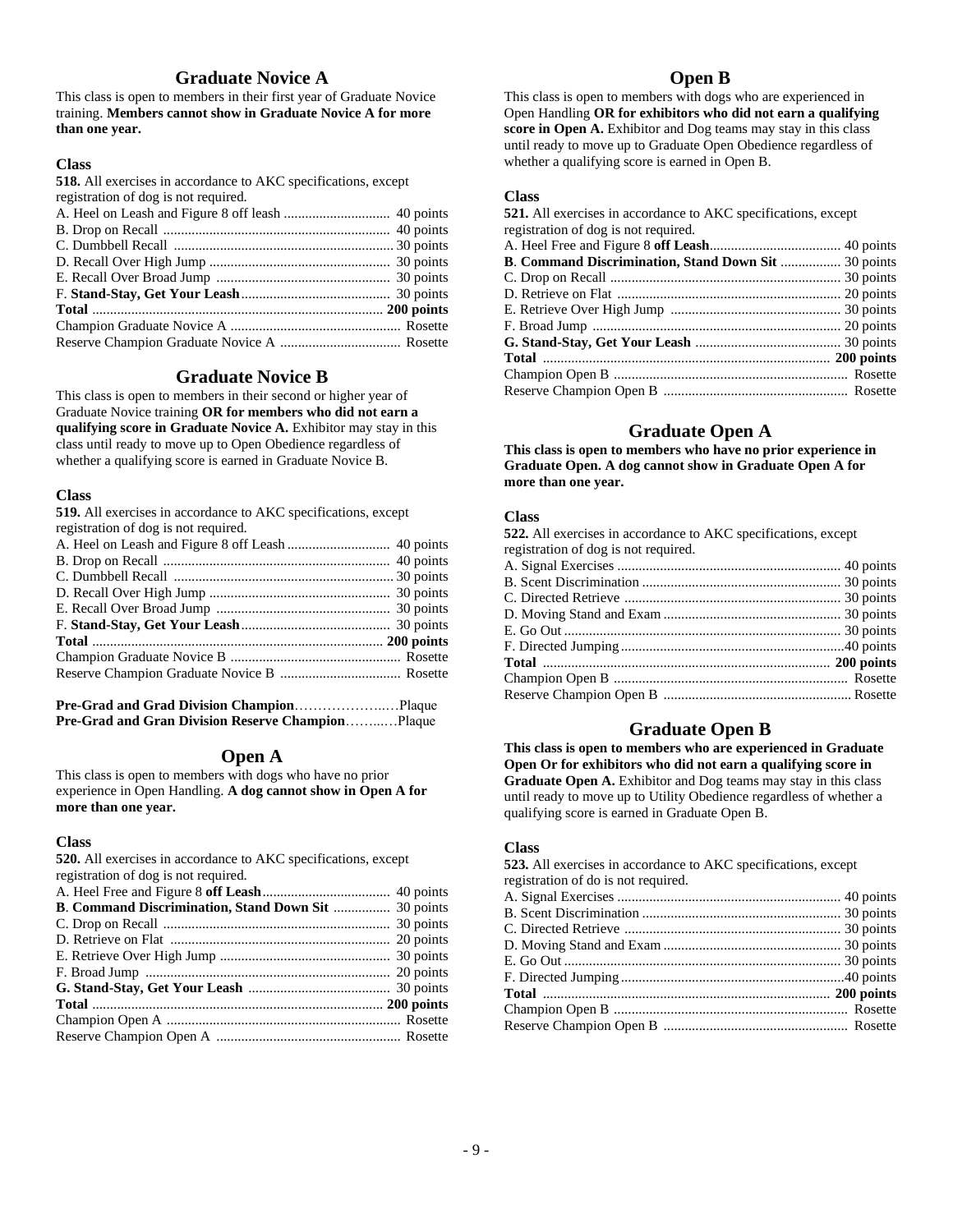### **Utility A**

This class is open to members with dogs who have no prior experience in Utility Handling. **A dog cannot show in Utility A for more than one year.**

#### **Class**

**524.** All exercises in accordance to AKC specifications, except registration of dog is not required.

### **Utility B**

This class is open to members with dogs who are experienced in Utility Handling **Or for exhibitors who did not earn a qualifying score in Utility A.** Exhibitor and Dog teams may stay in this class for the remainder of their 4-H years.

#### **Class**

**525.** All exercises in accordance to AKC specifications, except registration of dog is not required.

### **Veterans Division**

Any dog 7 years old or over may be shown in the Veteran Division. Veteran Division dogs will be allowed/required to jump ½ of their regulation jump height. They will be required to perform all exercises in their class; jump height will be the only difference from the regular class.

Once a Veteran dog can no longer jump at least ½ their regulation jump height they must be moved to a class that does not require jumping.

Veteran dogs will compete at the obedience level the member chooses, from Novice up through Utility.

A Veteran dog may change obedience levels in either direction each year as their health determines.

Scores will be calculated as follows:

- Novice: judge's score
- Pre-Grad Novice: judge's score plus 3 points
- Grad Novice: judge's score plus 6 points
- Open: judge's score plus 9 points
- Grad Open: judge's score plus 12 points
- Utility: judge's score plus 15 points

If a dog is entered as a Veteran during a project year, they may go back to regular obedience the following year; however, they must go back to the level they would have been competing at before they moved to Veterans.

#### **Classes**

| <b>Overall Veterans Division Reserve ChampionPlaque</b> |  |
|---------------------------------------------------------|--|

### **Standard Jump Heights**

| Measured height of dog at  | Minimum height to be |
|----------------------------|----------------------|
| withers                    | jumped               |
| Less than $7\frac{1}{2}$   | 4 66                 |
| $7\frac{1}{2}$ to 9"       | 8 "                  |
| Greater than 9" up to 11"  | 10"                  |
| Greater than 11" up to 13" | 12"                  |
| Greater than 13" up to 15" | 14"                  |
| Greater than 15" up to 17" | 16"                  |
| Greater than 17" up to 19" | 18"                  |
| Greater than 19" up to 21" | 20"                  |
| Greater than 21" up to 23" | 22"                  |
| Greater than 23" up to 25" | 24"                  |
| Greater than 25" up to 27" | 26"                  |
| Greater than 27" up to 29" | 28"                  |
| Greater than 29" up to 31" | 30"                  |
| Greater than 31" up to 33" | 32"                  |
| Greater than 33" up to 35" | 34"                  |
| Greater than 35" up to 37" | 36"                  |
| Greater than 37"           | 36"                  |

## **Rally**

1. All 4-H Rally classes will be patterned after the latest AKC obedience guidelines whenever possible, except that dog registry with AKC is not required. Some exercises and rules may have been adapted from AKC to better serve the youth of this program. **There are no classes for veteran dogs. All dogs must be able to do the required items.**

2. In all classes a 15 point deduction in the Rally classes for the following: strong correcting, disciplining, fouling the ring, excessive barking, consistently tight lead, knocking over a jump, or a sign not attempted by the handler, leaving the ring, or rules violation.

3. Handlers entered in B classes will be judged at a higher skill (handler errors) than handlers entered in A classes.

4. Allowed collars in Rally classes include: flat or rolled leather with buckle or snap closure. Flat or rolled nylon collars with buckle or snap closure. Metal choke chain. No halties, gentle leaders, harnesses, or pinch collars will be allowed in the show ring. Collars and leads must be 2 separate pieces. Slip leads are not allowed.

5. All jump heights will conform with current AKC height and broad jump recommendations. The standard AKC jump requirements for Rally are as follows: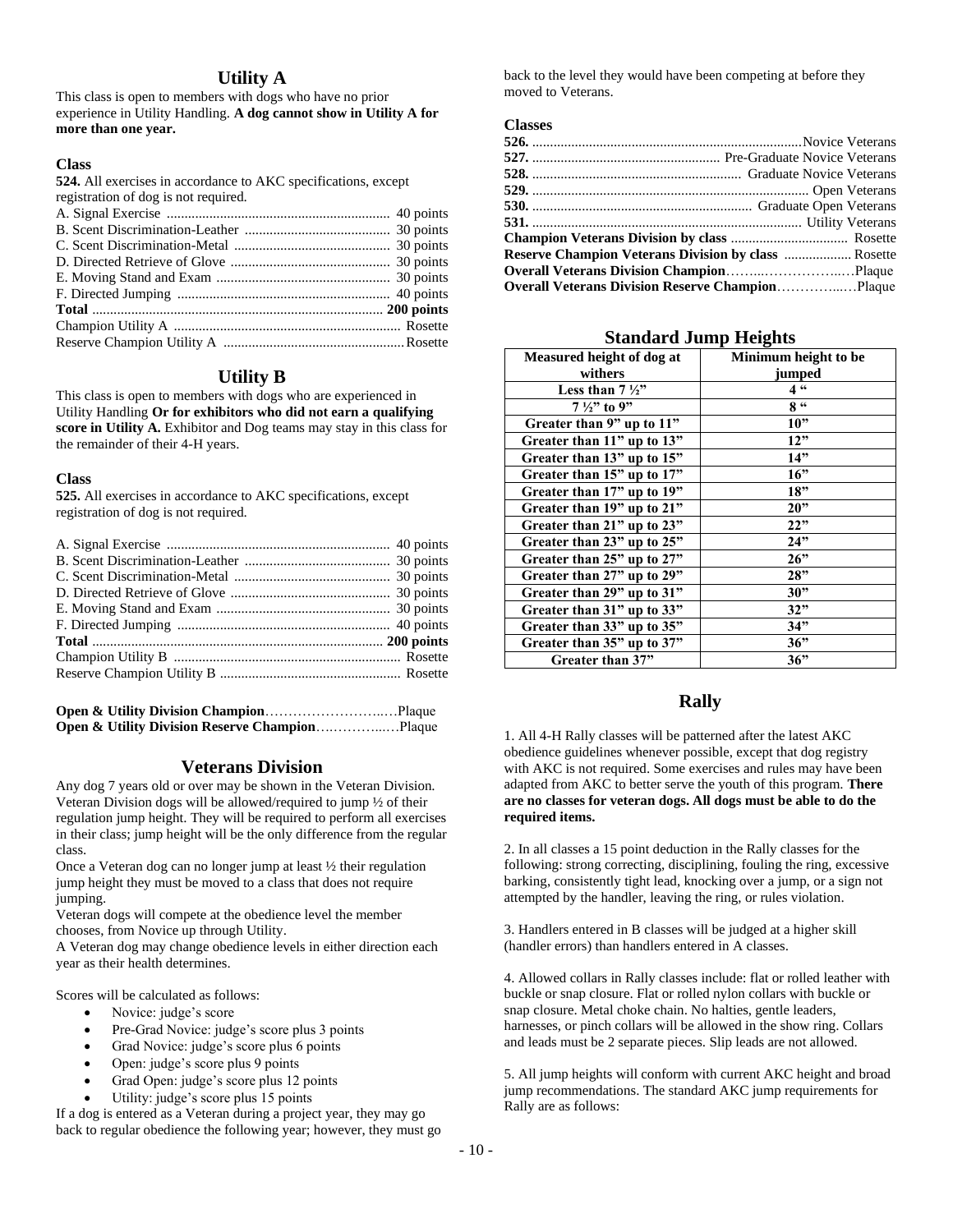| <b>HEIGHT OF DOG</b> | <b>HIGH OR BAR</b>    | <b>BROAD JUMP</b>     |
|----------------------|-----------------------|-----------------------|
| <b>AT WITHERS</b>    | <b>JUMP HEIGHT TO</b> | <b>DISTANCE TO BE</b> |
|                      | <b>BE JUMPED</b>      | <b>JUMPED</b>         |
| Less than 10 inches  | 4 inches              | 8 inches (1 board)    |
| 10 inches to less    | 8 inches              | 16 inches (2)         |
| than 15 inches       |                       | boards)               |
| 15 inches to less    | 12 inches             | 24 inches (2)         |
| than 20 inches       |                       | boards)               |
| 20 inches and over   | 16 inches             | 32 inches (3)         |
|                      |                       | boards)               |

6. Walk-through will be announced. Youth will not be allowed to walk through the pattern at any time other than the official walkthrough time.

7. No dog tags can be on the dog when showing in the ring. This includes name tags, rabies tags, or anything else that hangs from the dog's collar. It is very important that your dog wear tags at all times, except when in the show ring.

8. There are no classes for veteran dogs in Rally. All dogs MUST be able to perform the required items.

9. Exhibitors qualifying in a Rally class at County Level regardless of if they attend State 4-H Dog Trials, are strongly recommended to move to the next appropriate class the following year (see State Class Progressions Chart).

10. Exhibitors may choose to enroll in a higher Rally class then what is directed by the Dog Level Progression Chart with the approval of the County Dog Show Official.

## **Class**

#### **Rally Novice A**

**532.** ............................................................................ Rally Novice A This class is for members and their dogs in their first year of Rally training. You can only show in this class one year.

#### **Class**

## **Rally Novice B**

**533.** ............................................................................ Rally Novice B This class is for any member who is in their second year or above of Rally training with the same dog used in the Rally Novice A class OR who is starting a dog that has never competed in Rally. Members can compete in this class until they have obtained a qualifying score at County Fair or equivalent title from a national dog association.

## **Rally Intermediate A**

## **Class**

**534.** .................................................................... Rally Intermediate A This class is for members and their dogs in their first year of Intermediate Rally training who have not received a qualifying score in Intermediate Rally.

This class is done on lead and there are no jumps in the pattern.

## **Rally Intermediate B**

#### **Class**

**535.** .................................................................... Rally Intermediate B This class is for any dog and member team that is in their second or above year in Rally Intermediate training and has not received a qualifying score in Rally Intermediate B at a previous County 4-H Dog Trial or equivalent title from a national dog association. This class is done on lead and there are no jumps in the pattern.

## **Rally Advanced A**

**Class 536.** ........................................................................ Rally Advanced A This class is for members in their first year of Rally Advanced training who have not received a qualifying score in Advanced Rally**.**  A member may only compete in Rally Advanced A Class for one year.

Advanced Rally is to be done off lead and any of the three jumps may be used in the class.

## **Rally Advanced B**

#### **Class**

**537.** ....................................................................... Rally Advanced B This class is for any member who is in their second year or above of Rally Advanced training and has not received a qualifying score in Rally Advanced B at a previous County 4-H Dog Trial or equivalent title from a national dog association.

Advanced Rally is to be done off lead and any of the three jumps may be used in the class.

## **Rally Excellent A**

#### **Class**

**538.** ........................................................................ Rally Excellent A This class is for members who are in their first year of Rally Excellent Training who have not received a qualifying score in Excellent Rally.

You many only show in this class one year.

## **Rally Excellent B**

## **Class**

#### **539.** ....................................................................... **Rally Excellent B**

This class is for members who are in their second year or above of Rally Excellent training. Members can compete in this class until they obtained a qualifying score at the County Fair or equivalent title from a national dog association.

## **Rally Advanced/Excellent A**

#### **Class**

**540.** ....................................................... Rally Advanced/Excellent A This class is for members who have received a qualifying score in Rally Advanced/Excellent at a previous County Fair. This class is for members who are in their first year of Advanced/Excellent training. You many only show in this class one year.

## **Rally Advanced/Excellent B**

## **Class**

**541.** ....................................................... Rally Advanced/Excellent B This class is for any exhibitor and dog teams in their second year or above of Rally Advanced/Excellent training who have not received a qualifying score in Rally Advanced/Excellent. Exhibitor and dog teams can compete in this class until they have obtained a qualifying score in Rally Advanced. Exhibitor and dog teams may continue to compete in this class for their remaining years in the program.

## **Rally Masters A**

### **Class**

**542.** ………………………………………………. Rally Masters A This class is optional for any exhibitor and dog teams in their first year of Rally Masters training.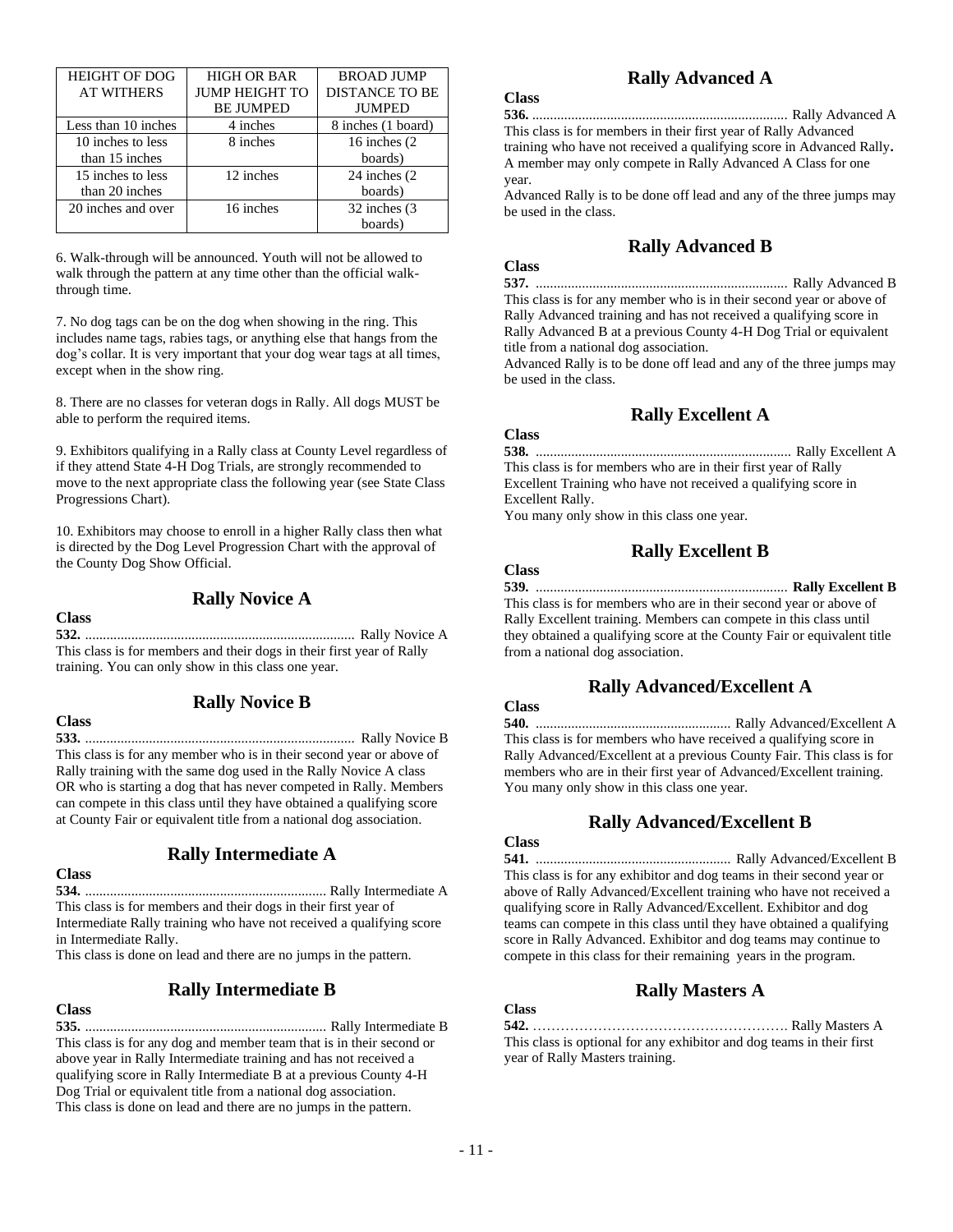## **Rally Masters B**

**Class**

**543.** ………………………………………………. Rally Masters B This class is optional for any exhibitor and dog teams in their second year or above in Rally Masters training. Exhibitor and dog teams may continue to compete in this class for their remaining years in the program.

| <b>Overall Intermediate Division Reserve Champion  Plaque</b> |  |
|---------------------------------------------------------------|--|

| <b>Overall Advanced Division Reserve Champion  Plaque</b> |  |
|-----------------------------------------------------------|--|
|                                                           |  |
|                                                           |  |
|                                                           |  |
|                                                           |  |
|                                                           |  |
|                                                           |  |

| <b>Overall Excellent Division Reserve Champion Plaque</b> |  |
|-----------------------------------------------------------|--|
|                                                           |  |
|                                                           |  |
|                                                           |  |
|                                                           |  |
|                                                           |  |

| Reserve Champion Rally Advanced/Excellent A  Rosette               |  |
|--------------------------------------------------------------------|--|
|                                                                    |  |
|                                                                    |  |
|                                                                    |  |
| <b>Overall Advanced/Excellent Division Reserve Champion Plaque</b> |  |

## **Dog Agility Show Show Schedule**

| 4-H Dog Agility Show Set-Up                        |  |
|----------------------------------------------------|--|
|                                                    |  |
| Vet Check, Record Book Check, Dog Agility Check-In |  |
|                                                    |  |
| <b>4-H Dog Agility Show</b>                        |  |
|                                                    |  |
| <b>4-H Dog Awards Ceremony</b>                     |  |

1. To be eligible for agility, the dog be currently competing in Obedience or have previously competed in Obedience at County Fair. Any exceptions must receive advance approval from the 4-H Extension Agent.

2. Dog must be a minimum of 12 months old to compete in Foundation Standard and Foundation Jumpers Classes. Dogs must be a minimum of 15 months old to compete in all other Agility classes.

Dogs 7 years of age and older are eligible to compete in the Veterans division. Dogs competing in the Veteran division will jump at a lower jump height. Additionally, dogs with minor physical disabilities (such as minor hip dysplasia) may compete in this level with a veterinarian's approval and provided documentation.

3. No dog with a physical or mental condition that would significantly impair their performance may participate.

#### 4. **Female dogs in season are not permitted to compete in a trial.**

5. Dogs that show signs of aggression toward humans or other dogs will not be permitted to participate.

#### 6. **All parents/guardians and members must sign the 4-H Dog Agility Release Form.**

**7.** Collars must be a flat buckle or rolled leather collar, but there shall be no tags hanging or otherwise allowed on the collar, except for a 4" – 6" tab **(optional in Intermediate and Advanced).** Pinch/prong and electrical collars (dummy or not, head halters and special training collars are not allowed. 6' or less lead allowed in Foundation & Novice.

8. Training aids and treats are not permitted on the course at a trial.

9. Handlers may not jump over the jumps with their dogs.

10. Handlers may not touch their dogs or an obstacle while running the course. Incidental contact that does not aid the dog on the course will not be penalized.

11. Poor sportsmanship will not be tolerated. Any handler exhibiting poor sportsmanship such as swearing, yelling at their dog, striking the dog, pulling on their dog's fur or body parts, excessive corrections, loud complaints about other exhibitors or the judge, etc., will be eliminated.

12. The judge will penalize any handler receiving outside assistance. In severe cases, the handler will receive an elimination.

13. A dog unable to complete the course for any reason (including leaving the ring and not immediately returning in control of the handler or ceasing to work for a significant period of time will receive an elimination.

14. Any dog refusing an obstacle for the third time will be asked by the judge to go on to the next obstacle.

#### **15. Anyone not obeying the judge's order will be asked to leave the ring, receiving an elimination.**

16. Handlers may use voice commands, signals, or both. Handlers are encouraged to talk or cheer their dogs through the course. **There is no penalty for multiple commands or verbal encouragement, but all must be in the spirit of good sportsmanship.**

17. Any dog fouling the ring during competition will be asked to leave the ring – receiving a disqualification.

18. **A dog/handler team receiving a qualifying score at a County Agility Trial must advance to the next level the following year.**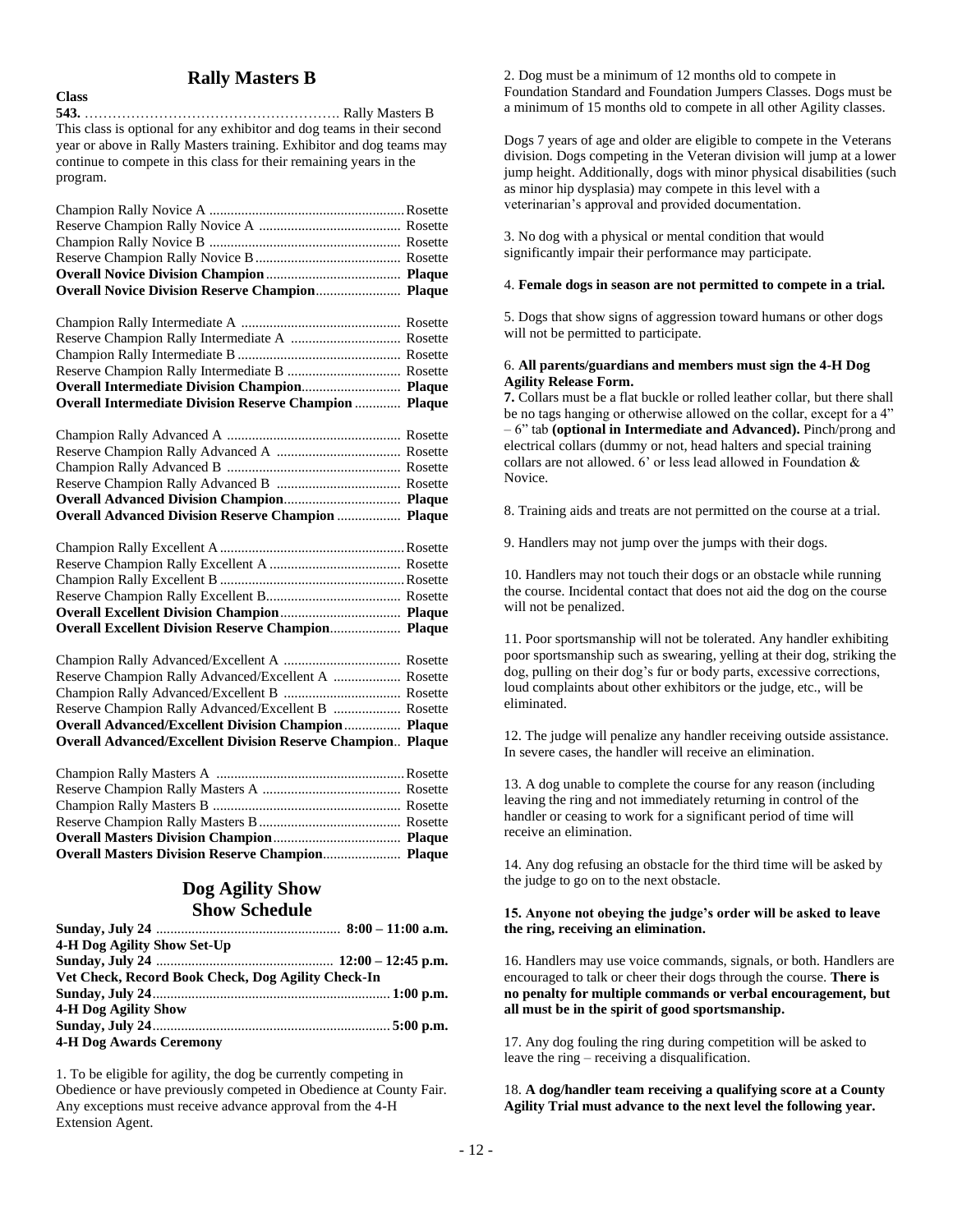19. There will be a practice jump outside of the ring.

20. Measure the dog at the highest point of the withers. The dog must be set up standing squarely in natural position on a flat surface. The dog's head should be held in a comfortable and natural position, not dropped down or held up high by the collar. Have the dog stand on a level surface.

21. Handlers inappropriately dressed will be required to change their apparel before competing.

22. The Show Official is the final authority regarding 4-H Dog Agility competition.

#### **Level Scoring**

**(1) Blue – 70 – 100 points**

**(2) Red – 60 to 69 points**

**(3) White – 59 or fewer points**

#### **Jump Heights**

| Dog's<br>Height                     | Jump     | <b>Broad</b><br>Jump<br>Width | $A -$<br>Frame<br>Height | Table<br>Height |
|-------------------------------------|----------|-------------------------------|--------------------------|-----------------|
| 7" or under<br>at the<br>withers    | 4"       | 8"                            | 5'                       | 8"              |
| $11"$ or<br>under at<br>the withers | 8"       | 16"                           | 5'                       | 8"              |
| $14"$ or<br>under at<br>the withers | 12"      | 24"                           | $5^{\circ}6^{\circ}$     | 12"             |
| $18"$ or<br>under at<br>the withers | 16"      | 32"                           | $5^{\circ}6^{\circ}$     | 16"             |
| $22"$ or<br>under at<br>the withers | 20"      | 40"                           | $5^{\circ}6^{\circ}$     | 20"             |
| Over 22" at<br>the withers          | $20 +$ " | 40"                           | $5^{\circ}6^{\circ}$     | 20"             |

## **Veteran & Foundation Jump Heights**

| Dog's<br>Height                     | Jump             | <b>Broad</b><br>Jump<br>Width | $A -$<br><b>Frame</b><br>Height | Table<br>Height |
|-------------------------------------|------------------|-------------------------------|---------------------------------|-----------------|
| $11"$ or<br>under at<br>the withers | 4"               | 8"                            | 5'                              | 8"              |
| $14"$ or<br>under at<br>the withers | $\mathbf{R}^{,}$ | 16"                           | 5'                              | 8"              |
| $18"$ or<br>under at<br>the withers | 12"              | 24"                           | 5'6"                            | 12"             |
| $22"$ or<br>under at<br>the withers | 16"              | 32"                           | $5^{\circ}6^{\circ}$            | 16"             |
| Over 22" at<br>the withers          | 20"              | 40"                           | $5^{\circ}6^{\circ}$            | 20"             |

#### **Foundation Standard (Regular and Veteran)**

| This is an entry-level class with a simple "S", or "U" (horseshoe) |
|--------------------------------------------------------------------|
|                                                                    |

course and consists of **8 to 10 obstacles.**

- Open Tunnel (1 to 3)

**Class**

**Class**

**Class**

- 8' Dog Walk (elevation of 24") **required**

- **A-Frame (9', apex 5') required**

- Bar Jumps (Winged or Wingless) **(4 to 6) required**
- Pause Table (allowed)

There is no time limit provided the dog is willing and working. Time will be used to break ties for Champion and Reserve Champion awards.

**All dogs must be shown off leash. The use of an approved collar and tab is optional.**

#### **Novice Standard (Regular)**

|        | <b>Novice Standard</b> |
|--------|------------------------|
|        |                        |
|        |                        |
|        |                        |
|        |                        |
|        |                        |
|        |                        |
| VJASS. |                        |

**(Veteran)**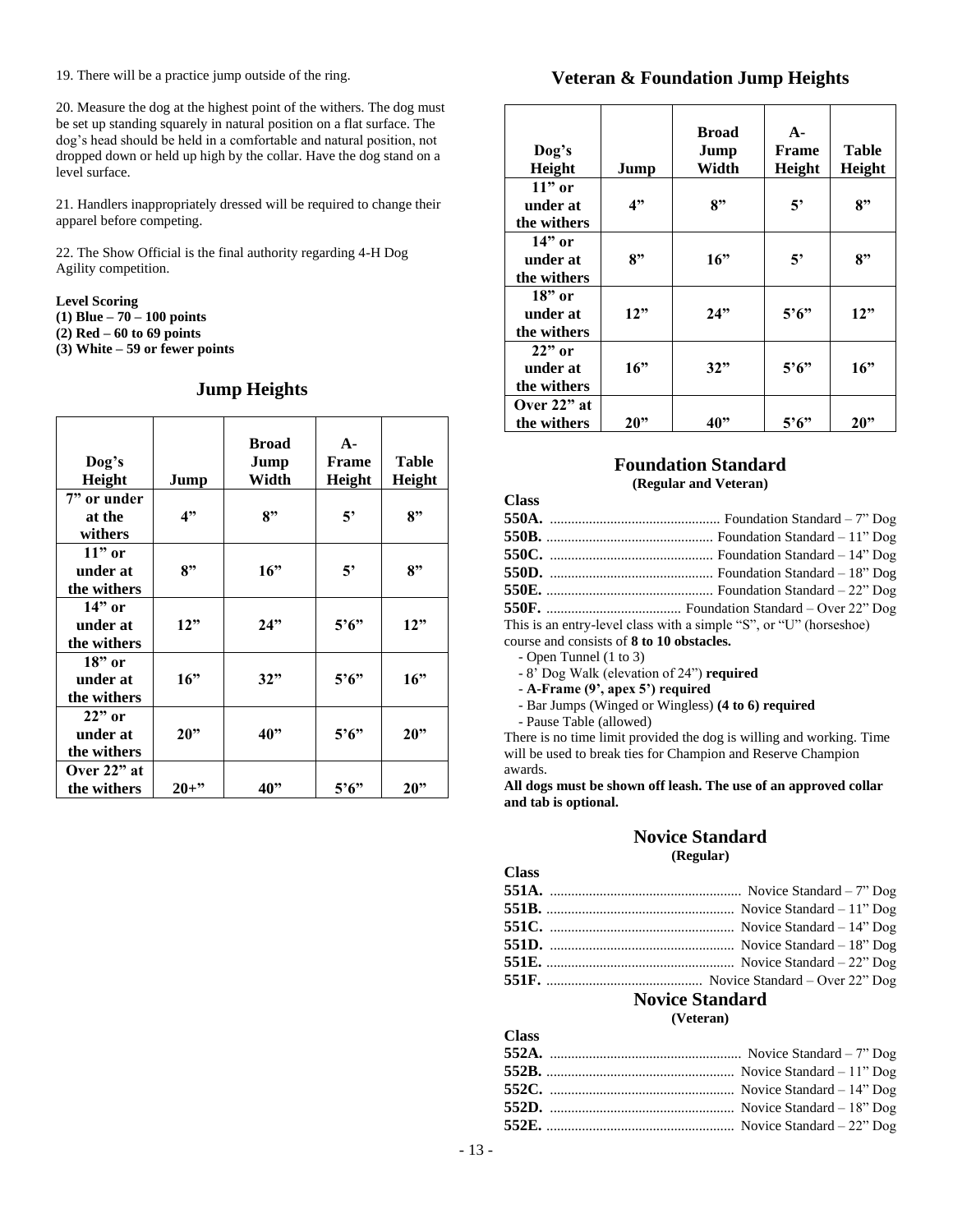**Class**

**Class**

**552F.** ............................................ Novice Standard – Over 22" Dog This course is slightly more challenging than the simple "S", or "U"

of the foundation class and consists of 10 to 14 obstacles.

- A-Frame (9', **apex depending on jump height) required**
- 8' Dog Walk **(elevation of 48") required**
- Seesaw **(24" high at pivot point) required**
- Weave Poles (set of 6) **required**
- Pause Table (allowed)
- Open Tunnel (1 to 3) **required**
- Tire Jump **required**
- Broad Jump (allowed)
- Bar Jumps (Winged or Wingless) (4 to 6) **required**

Time will be used to break ties for Champion and Reserve Champion awards.

**Dogs must be shown off leash. The use of an approved collar and a tab is optional.** 

#### **Intermediate Standard (Regular)**

| <b>Class</b> |  |
|--------------|--|
|              |  |
|              |  |
|              |  |
|              |  |
|              |  |
|              |  |

## **Intermediate Standard**

**(Veteran)**

This course is slightly more challenging than a figure 8, similar to the AKC Novice class and consists of 14 to 16 obstacles.

- A-Frame (9', **apex depending on jump height) required**
- 8' Dog Walk (elevation of 48") **required**
- Seesaw (24" high at pivot point) **required**
- Weave Polls (set of 6) **required**
- Pause Table (allowed)
- Open Tunnel (1 to 3) **required**
- **-** Tire Jump **(required)**
- Broad Jump (allowed)
- Double Bar Jump (allowed)
- Bar Jump (Winged or Wingless) **(4 to 8) required**

Time will be used to break ties for Champion and Reserve Champion awards.

**All dogs must be shown off leash. The use of an approved collar and a tab is optional.**

## **Advanced Standard**

**(Regular)**

| . . <i>.</i> |  |
|--------------|--|
|              |  |
|              |  |
|              |  |
|              |  |
|              |  |
|              |  |
|              |  |

## **Advanced Standard**

**(Veteran)**

| The feave of the Advenged Agility Close is an enhanced obstacle |
|-----------------------------------------------------------------|

The focus of the Advanced Agility Class is on enhanced obstacle performance with more handling required. The course will consist of 16 to 18 obstacles.

- A-Frame (9', **apex depending on jump height**) **required**
- Dog Walk (elevation 48") **required**
- Seesaw (24" high at pivot point) **required**
- **-** Weave Poles (set of 12 poles)
- Pause Table (allowed)
- Open Tunnel (1 to 3) **required**
- Bar Jumps (winged or wingless) (4 to 10) **required**
- Double Bar Jump (maximum 2) **required**
- Tire Jump **required**
- Broad Jump (maximum 1) (allowed)
- Triple Bar Jump (1) **required**

Time will be used to break ties for Champion and Reserve Champion awards.

**All dogs must be shown off leash. The use of an approved collar and a tab is optional.**

### **Jumpers Agility Classes Foundation- Jumpers without Weaves (Regular & Veteran)**

**Class**

| This will be a simple course with a basic "S", or "U" shape consisting |
|------------------------------------------------------------------------|

of 8 to 10 obstacles.

- Bar Jumps (Winged or Wingless) (5 to 9) (required)

- Open Tunnel (1 to 3) (required)

Time will be used to break ties for Champion and Reserve Champion awards.

All Dogs must be shown off leash. The use of an approved collar and tab is optional.

#### **Novice – Jumpers without Weaves (Regular)**

| <b>Class</b> |  |
|--------------|--|
|              |  |
|              |  |
|              |  |
|              |  |
|              |  |
|              |  |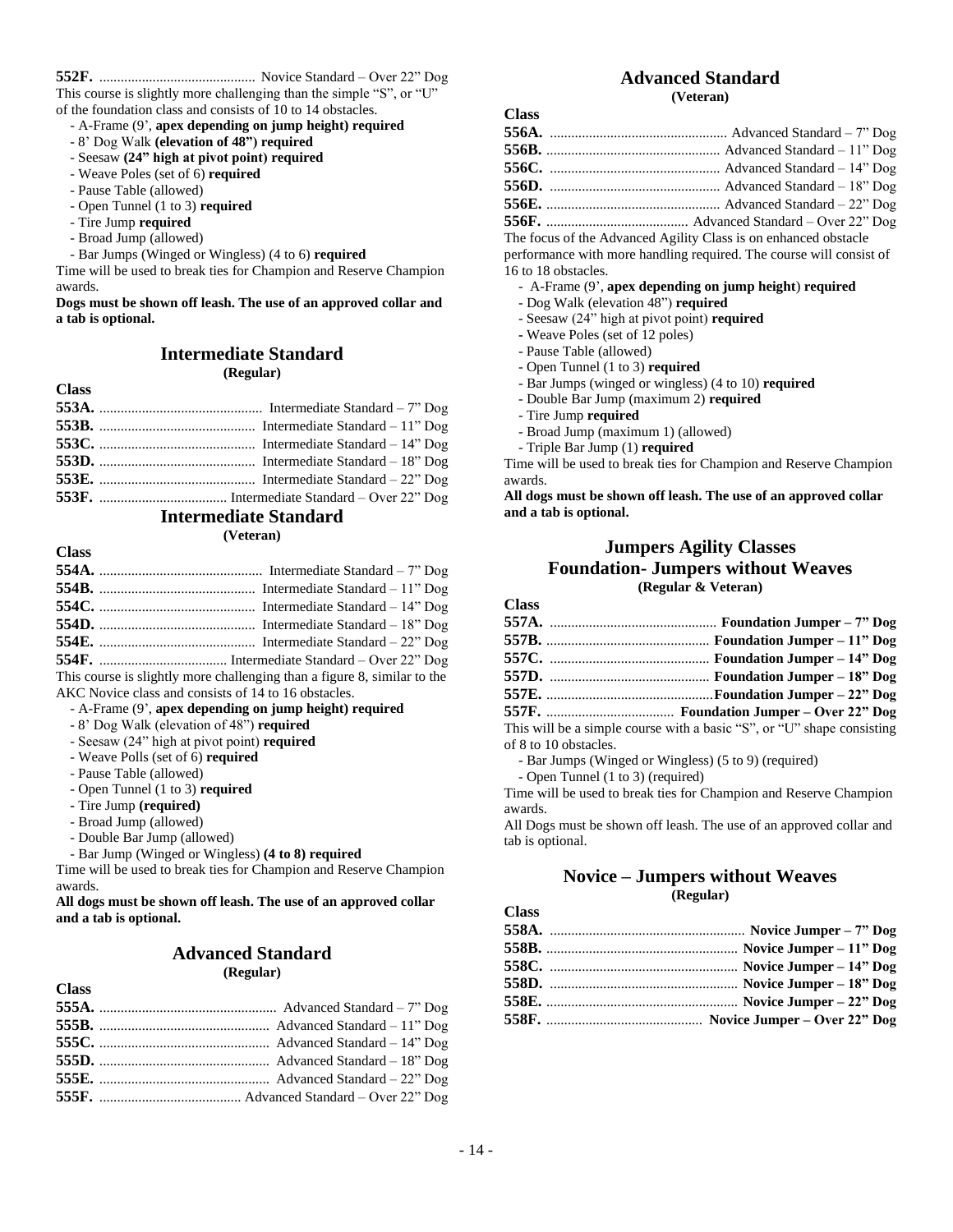## **Novice - Jump**

#### **(Veteran)**

| $F F \Lambda T$ | $\mathbf{r}$ , $\mathbf{r}$ , $\mathbf{r}$ , $\mathbf{r}$ , $\mathbf{r}$ , $\mathbf{r}$ , $\mathbf{r}$ , $\mathbf{r}$ , $\mathbf{r}$ , $\mathbf{r}$ , $\mathbf{r}$ , $\mathbf{r}$ , $\mathbf{r}$ , $\mathbf{r}$ , $\mathbf{r}$ , $\mathbf{r}$ , $\mathbf{r}$ , $\mathbf{r}$ , $\mathbf{r}$ , $\mathbf{r}$ , |
|-----------------|-------------------------------------------------------------------------------------------------------------------------------------------------------------------------------------------------------------------------------------------------------------------------------------------------------------|

**559F.** ............................................ **Novice Jumper – Over 22" Dog** This will be a simple course. **Angles between obstacles should not exceed 90 degrees. Entrances to obstacles should never be adjacent to one another. The course is to c**onsist of 10 to 14 obstacles.

- Bar Jumps (Winged or Wingless) (6 to 11) **required**
- Open Tunnel (1 to 3) **required**
- Broad Jump (1) **optional**

**Class**

**Class**

Time will be used to break ties for Champion and Reserve Champion awards.

**All Dogs must be shown off leash. The use of an approved collar and a tab is optional.**

#### **Intermediate – Jumpers without Weaves (Regular)**

#### **Intermediate – Jump**

**(Veteran)**

| <b>Class</b> |                                                                                                                                        |
|--------------|----------------------------------------------------------------------------------------------------------------------------------------|
|              |                                                                                                                                        |
|              |                                                                                                                                        |
|              |                                                                                                                                        |
|              |                                                                                                                                        |
|              |                                                                                                                                        |
|              | $E(1F$ $I1 + I2 + I3 + I4 + I5 + I6 + I7 + I8 + I9 + I10 + I11 + I10 + I11 + I11 + I12 + I13 + I14 + I15 + I16 + I17 + I18 + I19 + I<$ |

**561F.** ...................................**Intermediate Jumper – Over 22" Dog** This course will consist of 14 to 16 obstacles.

The following obstacles are used:

- Bar Jumps (Winged or Wingless) (7 to 13) **required**
- Open Tunnel (1 to 3) **required**
- Broad Jump (1) OR Double Jump (1) **required**
- Tire Jump (1) **optional**

**Class**

Time will be used to break ties for Champion and Reserve Champion awards.

**All Dogs must be shown off leash. The use of an approved collar is mandatory, and a tab is optional.**

## **Advanced - Jump**

## **(Regular)**

## **Advanced - Jump**

**(Veteran)**

This course will consist of 16 to 18 obstacles.

- The following obstacles are used:
	- Bar Jumps (Winged or Wingless) (9 to 16) **required**
	- Double Bar Jump **required**
	- Triple Bar Jump **required**
	- Open Tunnel (1 to 3) **required**
	- Broad Jump **optional**
	- Tire Jump **optional**

**Class**

Time will be used to break ties for Champion and Reserve Champion awards.

**All Dogs must be shown off leash. The use of an approved collar is optional.**

#### **Scoring**

#### **Standard Faults - 5 Point Penalties:**

- Knocking a bar off a hurdle. Applies whether it was the dog, the Handler, or a tab that knocked the bar down.
- Touching the dog intentionally. **5 points per touch, 3 or more touches will be an elimination.**
- Dog steps on or walks over the Broad Jump
- **- Outside hep or interference. Such as someone telling the handler which obstacle is next, any commands or cues to the dog, etc. 5 points up to elimination depending on severity.**
- **- Dog goes between the tire and the frame (dog must complete the tire jump properly to avoid the major fault of omitting the obstacle)**
- Anticipation of table count Dog gets off before the judge finished saying the word "go".

#### **Major Faults - 10 Point Penalties:**

- **- Handler may have a maximum of two major faults before being eliminated.**
- **Omitting any obstacle – Includes being told by the judge to omit the obstacle or the handler omitting an obstacle by choice or by error.**
- **Wrong course. Taking an obstacle in the wrong order or going the wrong direction over an obstacle (including backweaving three or more weave poles). If all 4 paws of a dog touches an obstacle not in sequence or in the wrong direction will be charged with a wrong course**
- **Uncorrected improper entry to weave poles or failing to correct a skipped weave pole (incorrect performance of an obstacle). Handlers will be asked by the judge to move on after 3 incorrect tries at the weave poles. A fourth try will be considered training in the ring.**
- **Missed Contact Zone when exiting the equipment. (Yellow or contrasting color zone)**
- **Refusal or not completing an obstacle**
- **- Failure to correct on pause table – for any dog that jumps off before the judge finished saying the word "go".**